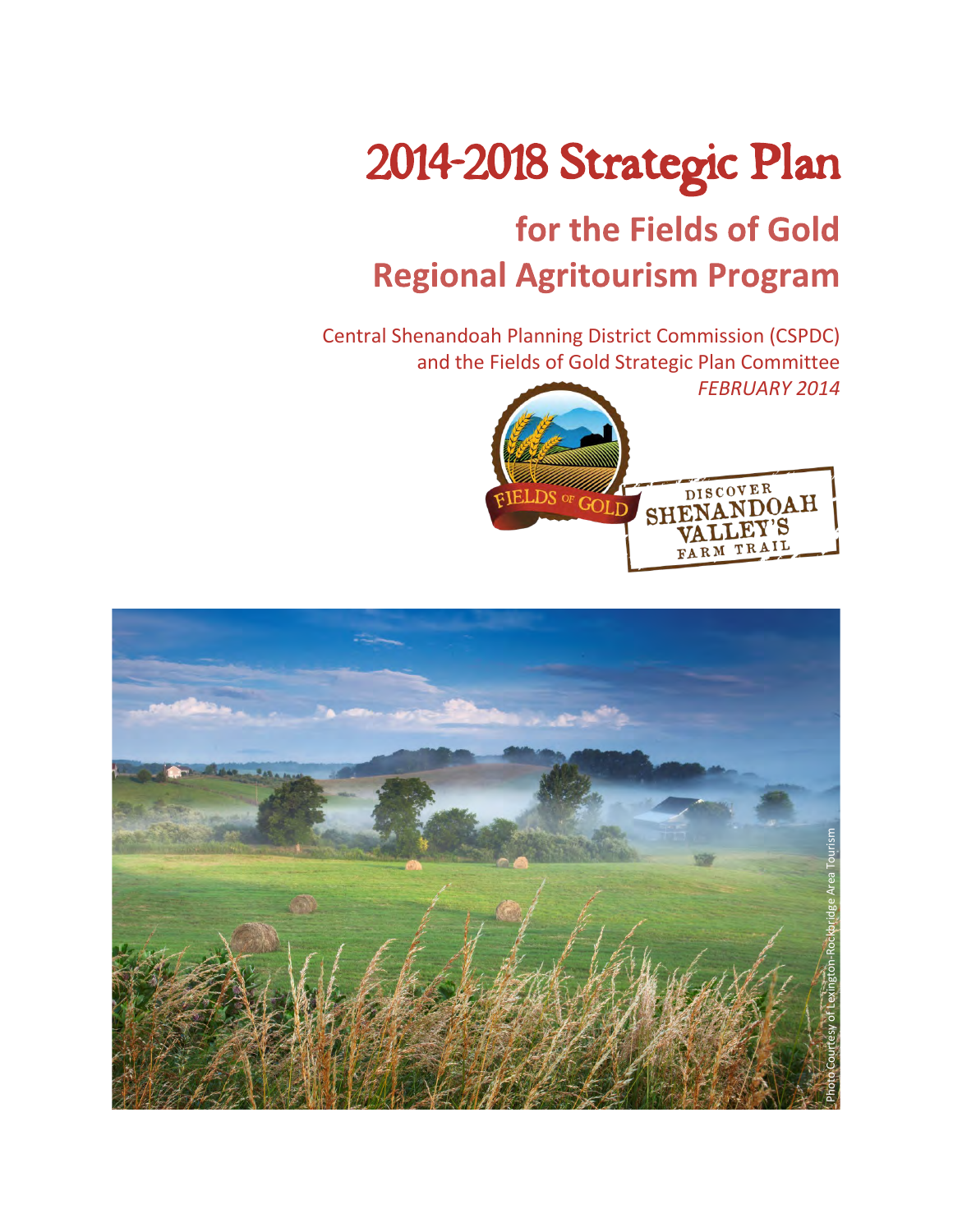This document was prepared by the Central Shenandoah Planning District Commission (CSPDC) with the guidance and contributions of the Fields of Gold Strategic Plan Committee and the assistance of the Shenandoah Valley Small Business Development Center. The development of this document was supported by funding awarded to the Central Shenandoah Planning District Commission through the Building Collaborative Communities Program. The Building Collaborative Communities Program is administered through the Virginia Department of Housing and Community Development (DHCD).

# **Fields of Gold Strategic Plan Committee**

Joan Hollen, Shenandoah Valley Partnership George Pryde, Lexington City Council Scott Smith, The Highland Center Nancy Sorrells, Augusta County Kathy Tourje, Pebble Hall Wildflowers and Herbs Katherine Truitt, Virginia Horse Center

#### **Staff Support to Strategic Plan Committee**

Betty Hoge, Shenandoah Valley Small Business Development Center Joyce Krech, Shenandoah Valley Small Business Development Center Ramona Chapman, Virginia Department of Housing and Community Development Elizabeth McCarty, Central Shenandoah Planning District Commission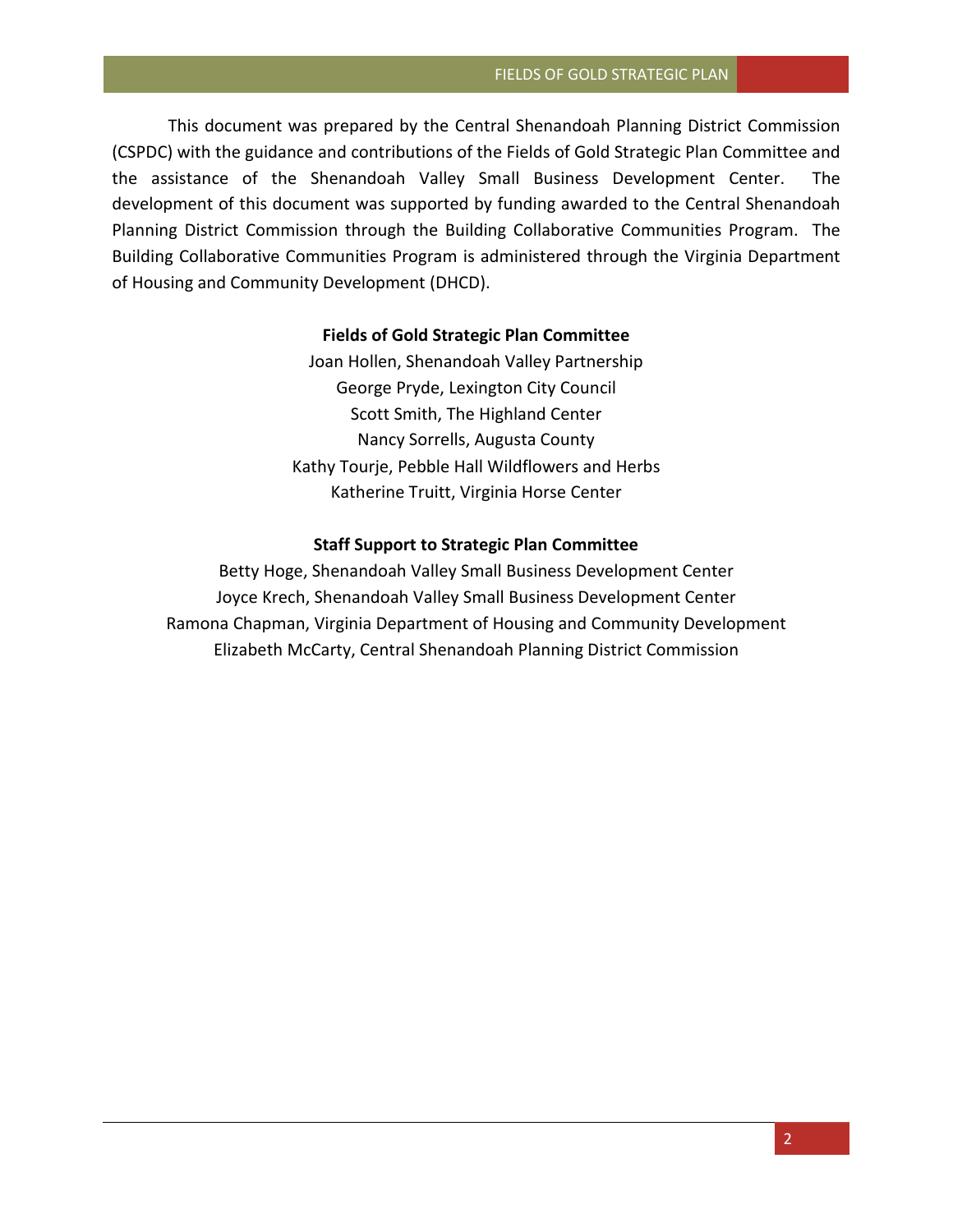# *BACKGROUND*

# **Strategic Plan for Fields of Gold**

This document outlines a three-year action plan to guide the Fields of Gold Committee in transitioning the Fields of Gold agritourism program into a self-sufficient program. This strategic plan will direct where the organization is going over the next several years, how it is going to get there, and how it will know if it got there or not. Through an economic impact analysis (Chmura Economics & Analytics, 2012), it was determined that there is significant potential for developing an agritourism program in the Shenandoah Valley. This plan lays the foundation for capturing that potential.

The purpose of the Fields of Gold program is to boost rural economic development through a collaborative enterprise that establishes a robust and recognizable brand for agritourism in the Shenandoah Valley. Regional economic development is a direct intended outcome of the Fields of Gold program. From its very beginning, the expectations of the program were to:

- Create opportunities for entrepreneurs and existing businesses to grow with the support of an established program;
- Generate expenditures by tourists including fuel, meals, lodging, retail purchases, and other attractions;
- Give the general public opportunities to enjoy farming and other outdoor activities and attractions;
- Rebuild valuable connections between rural and urban populations about farms and food production; and
- Distinguish the region as an agritourism destination

The implementation of the Fields of Gold program is two-fold: 1) increase the number of visitors to Shenandoah Valley agritourism destinations to learn about and participate in agricultural activities while contributing to the local and regional economy, and 2) build farmer capacity for those who wish to start up or expand their business to include agritourism. These dual objectives are reflected in the goals and strategies outlined in this plan. Carrying out these goals of marketing and business assistance relies on organizational capacity and funding. The plan addresses these tasks as well. Consequently, the plan is arranged into four focus areas:

- 1. Organizational Structure
- 2. Marketing
- 3. Business Support
- 4. Funding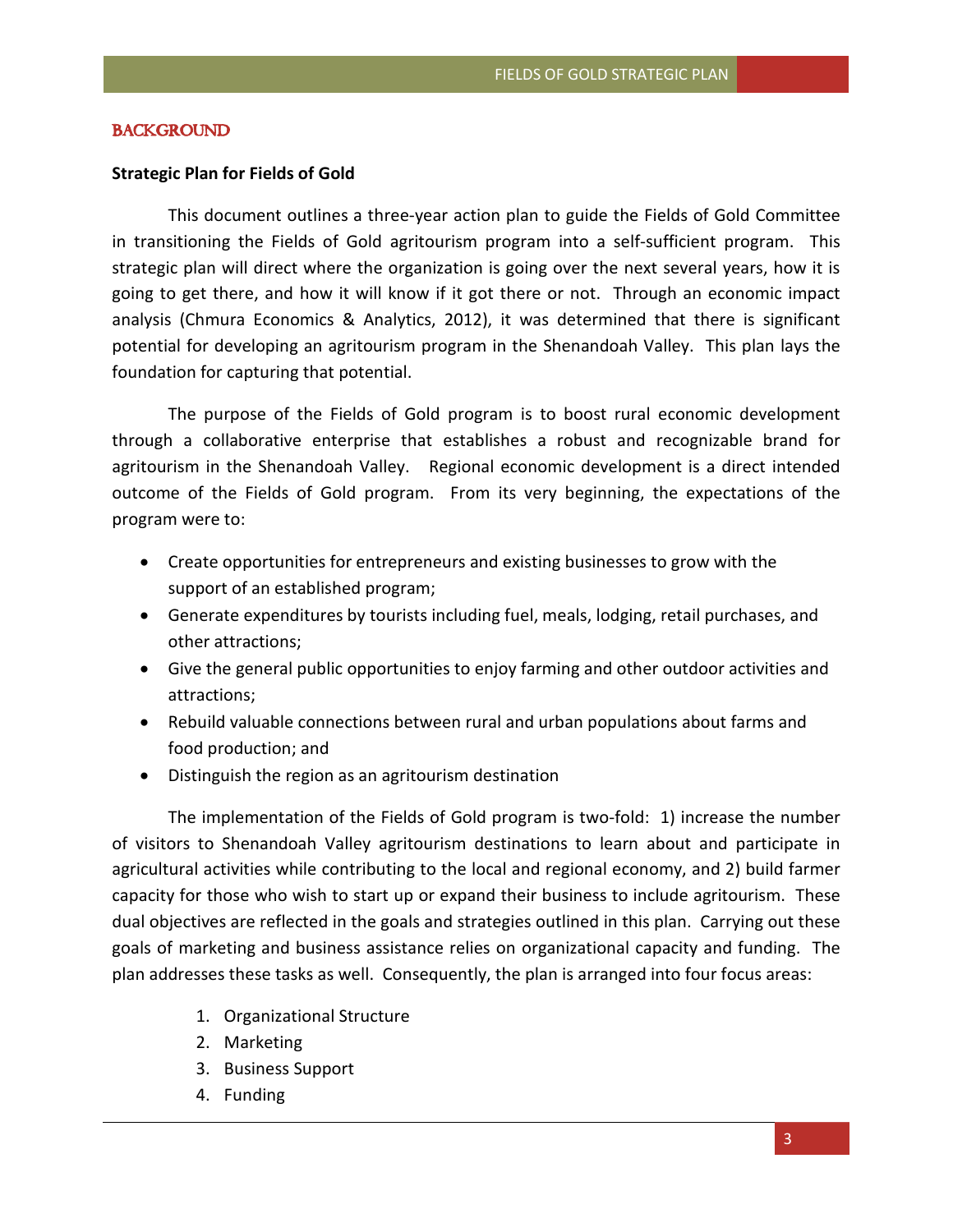The recommendations in this plan were formed through a series of interactive meetings as summarized below:

Initial Preliminary Strategic Plan Discussion – In October 2012, the Fields of Gold Steering Committee began a discussion of a strategic plan for the Fields of Gold agritourism program. The purpose of the discussion was an initial step in providing direction for the program following the completion of a CDBG Regional Planning Grant. The Steering Committee reflected on the planning process and modifications that should be considered as the program progresses. The discussion was facilitated by a representative of the Virginia Department of Housing and Community Development (DHCD).

Strategic Plan Retreat – On June 27, 2013, approximately twenty Fields of Gold stakeholders gathered at the Augusta County Government Center in Verona to discuss and plan for the continued development of the Fields of Gold agritourism program. The group identified the values tied to this initiative, outlined the vision, defined the potential impacts, and captured the possible challenges that would affect the success of Fields of Gold. The retreat was led by staff of the Central Shenandoah Planning District Commission, Virginia Cooperative Extension, Virginia Department of Agriculture and Consumer Services, and Virginia Department of Housing and Community Development. The outcomes of the retreat were intended to guide the content of the strategic plan and the plan of work for the program.

Strategic Plan Committee – Following the retreat, a Fields of Gold Strategic Plan Committee was formed. They were charged with drafting this strategic plan based on prior feedback gathered at the retreat. The committee met from August 2013 through February 2014 to refine goals, develop objectives, define outcomes, and outline required actions to transition the Fields of Gold program to a self-sufficient program.

Steering Committee Approval – At its February 2014 meeting, the plan was presented to the Fields of Gold Steering Committee for their comment and approval.

During the strategic planning process, the program's vision and mission were articulated. They are: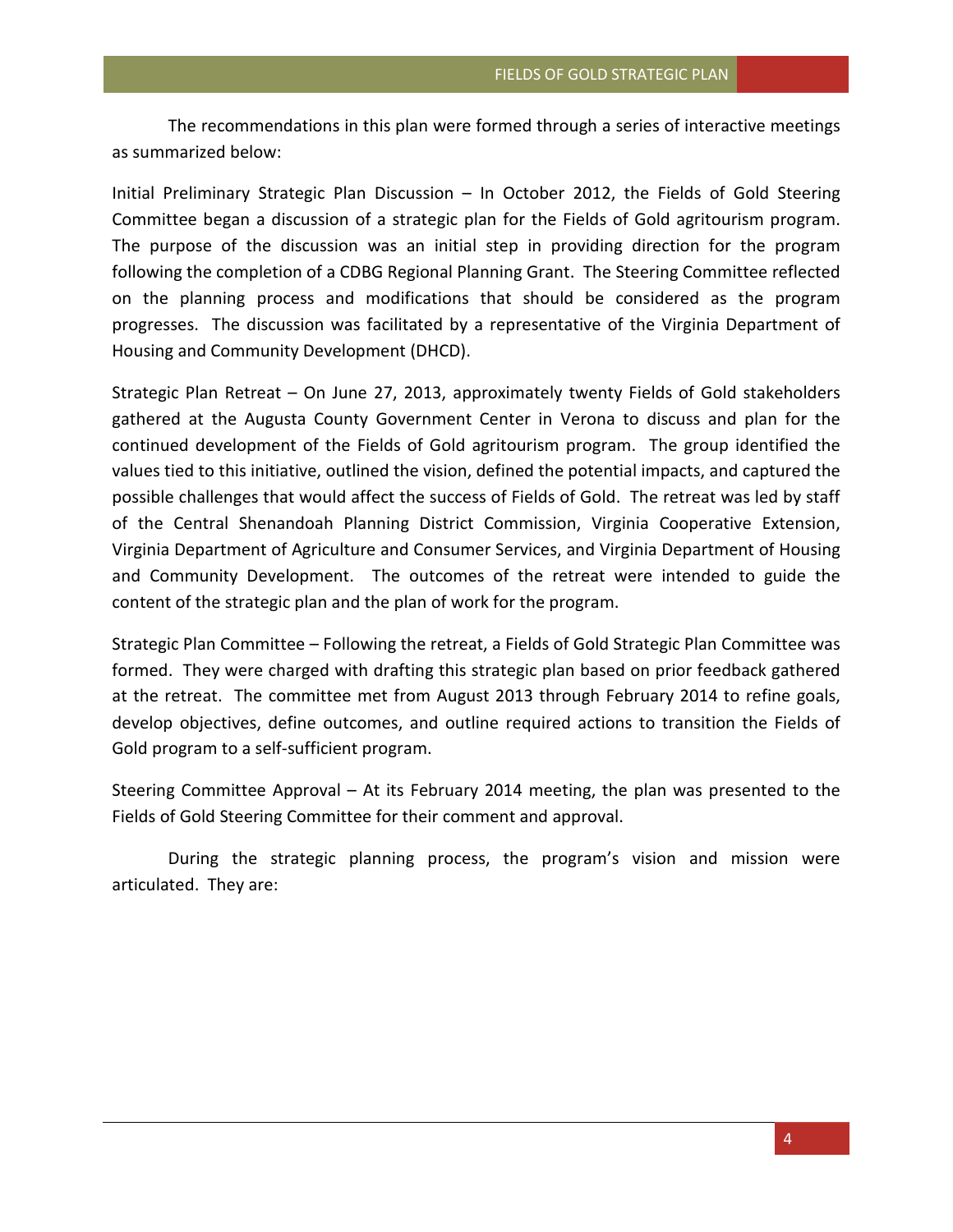#### **Fields of Gold Vision**

The Fields of Gold region is a world-renowned destination known for its historical and agricultural significance that is embodied in the spirit of the people and landscape of the Shenandoah Valley.

# **Fields of Gold Mission**

Fields of Gold will serve as an identifiable brand for agritourism in the Shenandoah region through a collaborative and targeted approach to market and promote the abundance of diverse agricultural resources found throughout the partnership communities. It will provide educational and recreational activities while sustaining local farms and creating an environment for agritourism entrepreneurism.

To achieve the vision for Fields of Gold, the Strategic Plan Committee has prepared this plan for the benefit of all Fields of Gold stakeholders. The plan follows the same process for each of the four focus areas. It identifies goals, objectives, and outcomes. Short term outcomes identify needed changes in attitudes, knowledge, and skills. Intermediate outcomes recognize behavior changes. Long term outcomes are expressed as changes in conditions. The strategic plan will be used by the program's leaders and committees, as it is important for them to know the expected short-term and long-term outcomes. These outcomes will direct their actions. Goals, outcomes, and objectives look ahead five years.

The plan then goes on to identify the what, who, and when. What activities must be accomplished to meet the objective, who will be responsible for carrying out the activity, and when will the activity occur? Because many changes are anticipated over the next five years for the Fields of Gold program as it transitions from planning to full implementation, the activities identified in this initial strategic plan cover a three-year timeframe. These steps will be detailed by focus area – organization, marketing, business support services, and funding. They are also provided in chart format in Appendix A.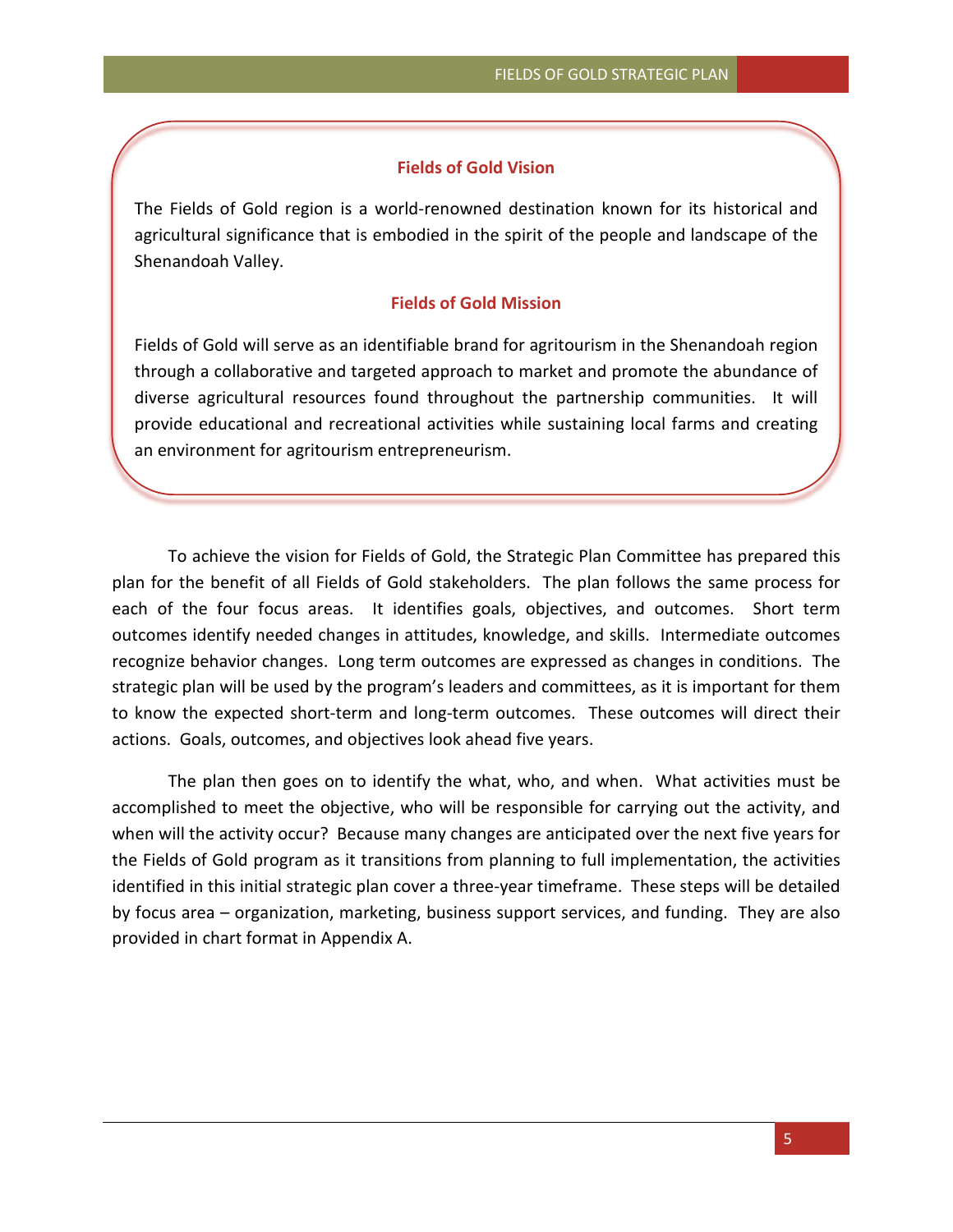# **Fields of Gold: Concept to Program**

Fields of Gold began as an economic development proposal by the Central Shenandoah Planning District (CSPDC) in late 2010. With the leadership of the CSPDC and the support of the Shenandoah Valley Partnership (SVP), the initiative quickly took hold as a partnership between local governments, tourism and economic development entities, and the farming community. The program was developed as a collaborative program to market the rich and diverse agritourism destinations throughout the Shenandoah Valley. Initially, Fields of Gold included eleven localities. In 2013, the counties of Page and Botetourt joined the program. Stakeholders from the following localities participate in the program:



City of Buena Vista **Botetourt County** City of Harrisonburg Highland County City of Lexington **Page County** City of Staunton **Rockbridge County** Bath County

City of Waynesboro Rockingham County Augusta County Shenandoah County

With established ties to the region's localities, the CSPDC and SVP provided the mechanism for bringing together the partners to implement a regional agritourism program. By collaborating, the region is able to create a destination with greater drawing power that benefits farming as well as other tourism related activities. Prior to Fields of Gold, there were several agricultural-related efforts in the Shenandoah Valley, but until the Fields of Gold program there was no integrated regional approach for fostering the development of direct marketing for the agritourism industry. This regional program provides the opportunity for stakeholders to leverage each other's participation to achieve economies of scale for marketing, education, networking, and industry monitoring that would otherwise not be possible.

The Fields of Gold localities share a strong agricultural history. Agriculture was the Shenandoah Valley's first industry and remains its strongest. The region has over 7,000 farms covering more than one million acres of land. Four of the top five agriculture producing counties in Virginia are located here, and over 35 percent of the total value of agricultural products sold in Virginia is from the Fields of Gold region. For farmers in this region, the land is not just a commodity or business asset, but often a piece of family history, a lifestyle, and a culture which binds them to their trade. Traditional (wholesale) agriculture has been the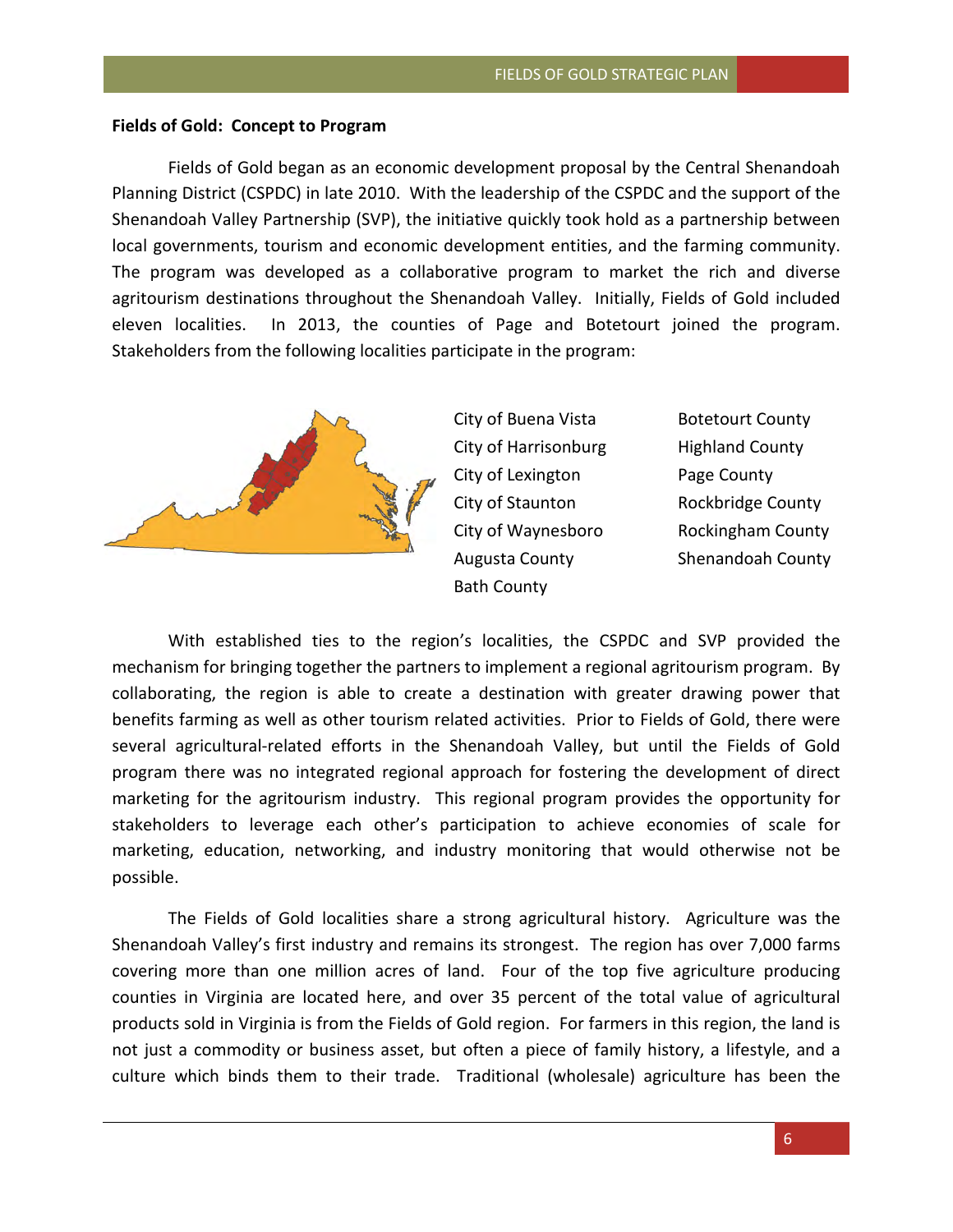region's greatest economic asset for hundreds of years. However, in the past decade or so, a host of different conditions has presented challenges to this industry.

In addition to agriculture, the region is recognized for its beauty and recreational and cultural attractions. A regional agritourism program was considered an ideal program to build on the region's strength in the agriculture and tourism industries. Agritourism can be thought of as the crossroads of tourism and agriculture. Stated more technically, agritourism can be defined as a form of commercial enterprise that links agricultural production and/or processing with tourism in order to attract visitors onto a farm or other agricultural business for the purposes of entertaining and/or educating visitors and generating income for the farm or business owner. Regardless of the exact definition or terminology, any definition of agritourism should include the following four factors:

- Combines the essential elements of the tourism and agriculture industries;
- Attracts members of the public to visit agricultural operations;
- Designed to increase farm income; and
- Provides recreation, entertainment, and/or educational experiences to visitors

Agritourism has gained popularity in recent years as visitors seek authentic local products and experiences. It has been fueled by a high interest in the local foods movement, outdoor and cultural recreation, and educational and eco-friendly travel experiences. There is a growing consumer demand to support local, artisan, direct-marketed food production as well as a desire to know where food comes from. This new demand has provided opportunities to small family farms to buffer economic stress with a new revenue stream. Farmers are increasingly opening up their operations to the public for educational and recreational purposes and direct sales of the freshest farm products available. For many family farms, which are competing with global agribusiness firms, agritourism can be a path to additional income and sustainability. It can also serve as a valuable marketing tool for family farms to reach and cultivate a loyal customer base. Furthermore, many cities and towns have expanded their role as hubs that support the agriculture industry and also to facilitate business related to this new demand for local products. This has resulted in farmers' markets, food cooperatives, farm-totable restaurants and caterers as well as university cafeterias sourcing local food and supporting local food systems initiatives.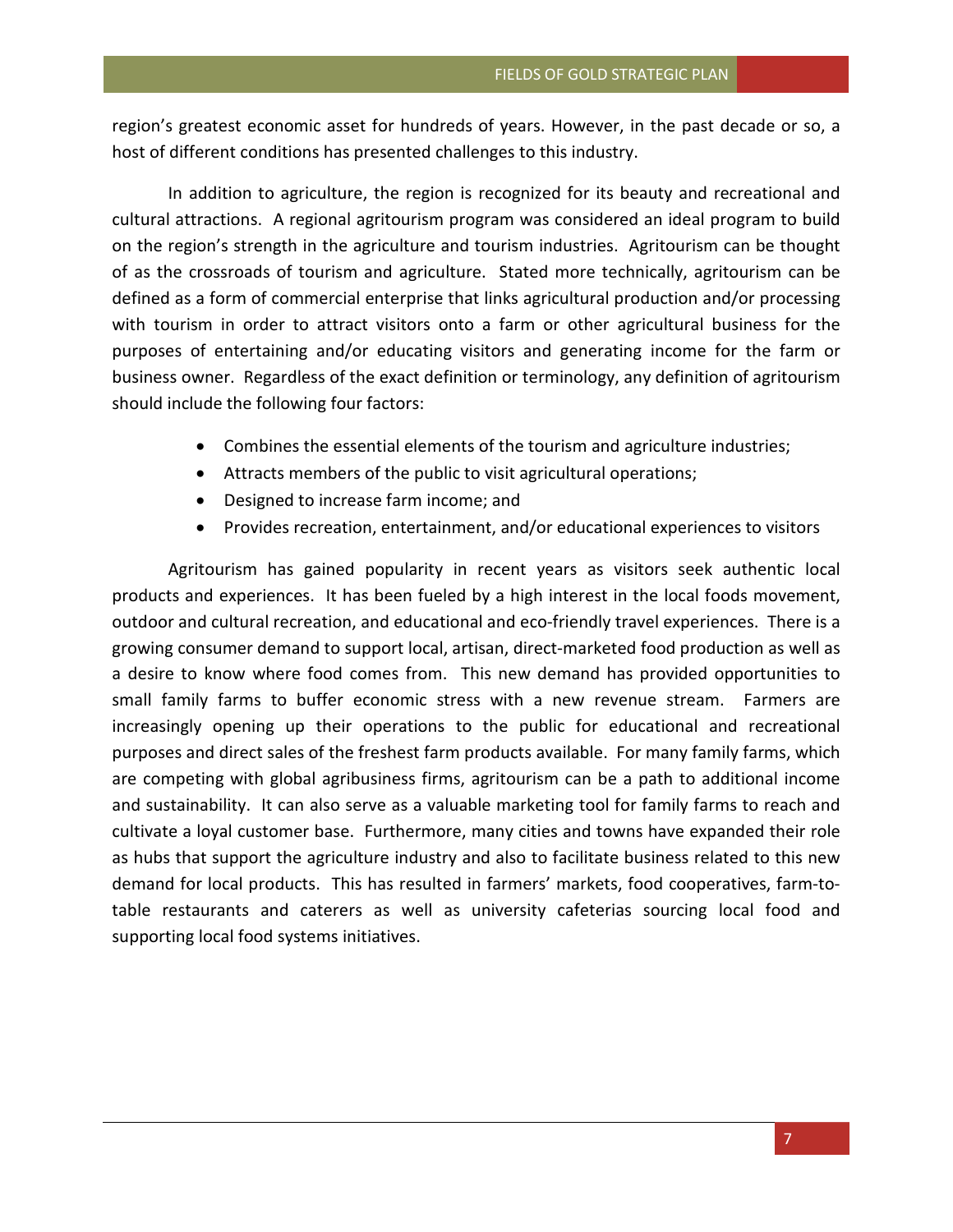Fields of Gold benefits farmers, consumers, localities, the region, and state agencies. The benefits to each are described below.

- Farmers benefit from greater access to consumers to increase direct sales. They are able to increase marketing by advertising with other farms. They also gain business and marketing skills in starting and/or managing an agritourism establishment. Farmers benefit from a hub of resources as well as a network of people finding ways to better support farms, farmers, and the marketing of local products.
- Consumers benefit from greater knowledge and access to local food and agricultural products. Consumers are given opportunities to learn about and enjoy farming as well as to make better nutritional choices about their food. This rebuilds the valuable connection between rural and urban populations about farms and food and fiber production.
- The communities and region benefit economically from increased "buy local" shopping at farm stands, farmers' markets, farm-to-table restaurants, and stores. Communities also benefit from the tourist dollar as increased agritourism activity generates additional revenue for fuel, meals, lodging, retail purchases, and other attractions. Localities further benefit from economies of scale, greater drawing power and impact, and increased competitiveness for scarce resources by participating in a regional program rather than many individual local programs.
- Local governments benefit from understanding the trends in agriculture, and specifically, agritourism. This provides opportunities for local governments to adjust local regulations to allow flexibility for producers in order to encourage entrepreneurism in farming. Local governments benefit from increased tax revenue by expanding direct sale marketing opportunities.
- State agencies benefit from the detail of data that is collected and tracked over time. They also benefit from following the collaborative process by which Fields of Gold organizes and markets thirteen localities as a regional agritourism destination.

The combination of the region's strength in agriculture and tourism, public demand for local foods and authentic agricultural experiences, and the entrepreneurship of farmers precipitated the support for a collaborative and structured regional agritourism program. Stakeholders selected the name, "Fields of Gold," for the program to reflect the area's fertile farmland and diversity of agricultural products. It also symbolizes the "golden" experience a visitor will have in addition to the economic impact the program will have on the region.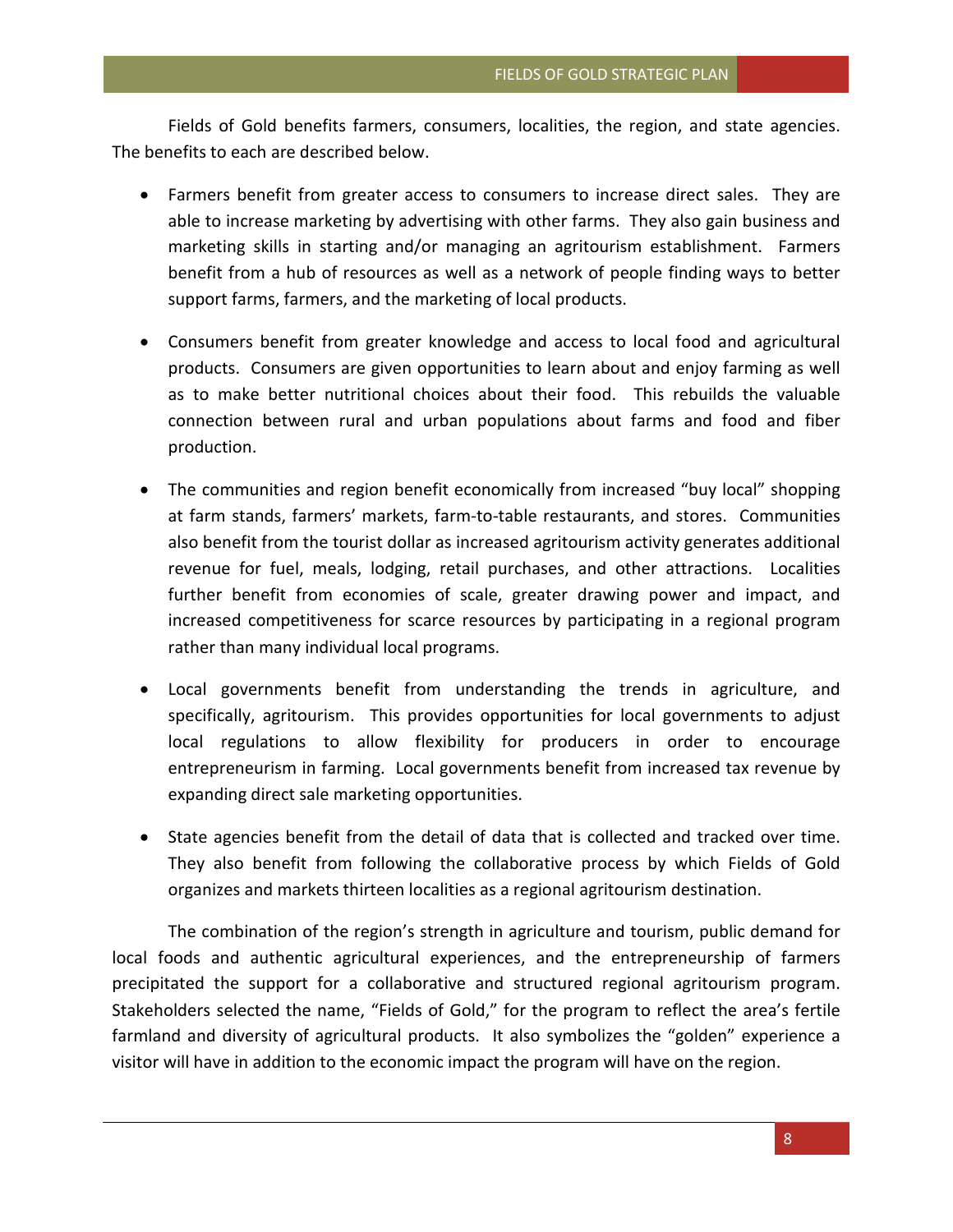# *FOCUS AREA 1: ORGANIZATION & ADMINISTRATIVE STRUCTURE*

# **Current Structure**

The Fields of Gold program is led by a diverse group of stakeholders. A Fields of Gold Steering Committee was created and first met in November 2011 with the purpose of guiding the activities performed under a CDBG Regional Planning Grant awarded to the Fields of Gold program. The Steering Committee consists of two representatives from each participating locality. In addition to the Steering Committee, four subcommittees were established during the planning process to address specific tasks. The four subcommittees were Survey-Map-Inventory, Economic Impact Analysis, Partnership Development, and Marketing. With the completion of the economic impact analysis and the initial surveying and mapping of agritourism sites, the first two committees have dissolved. The latter two remain active, and in 2013, the Strategic Plan Committee was added.

The Steering Committee and subcommittees together represent the public and the private sector, higher education, agri-business, small business development, local and state government, tourism, economic development, non-profit, and most importantly the farming community. All have been instrumental to the program's success serving as liaisons to their communities and maintaining the program's momentum.

The CSPDC staffs the Steering Committee and subcommittees. Additionally, the CSPDC prepares and submits grant applications on behalf of the Fields of Gold program. The CSPDC implements the work program for these grants and administers the grant contracts. This includes completing all required progress and financial reports, managing the budget, and processing reimbursement requests to the various funding agencies.

#### **Recommended Structure**

The Fields of Gold Strategic Plan Committee evaluated the tasks that are currently conducted by the Steering Committee, subcommittees, and CSPDC staff and considered the goals and objectives that were identified during the strategic plan retreat. To achieve the vision and mission of the Fields of Gold program, the Strategic Plan Committee is recommending a restructuring of the organization. The overarching goal of the Organization Focus Area is for Fields of Gold to achieve organizational autonomy. This will be accomplished by Fields of Gold evolving into a non-profit organization with its own board structure as well as dedicated paid staff. The steps outlined in this plan are intended to put into place an organizational structure that can easily transfer from functioning under the CSPDC to being an independent non-profit.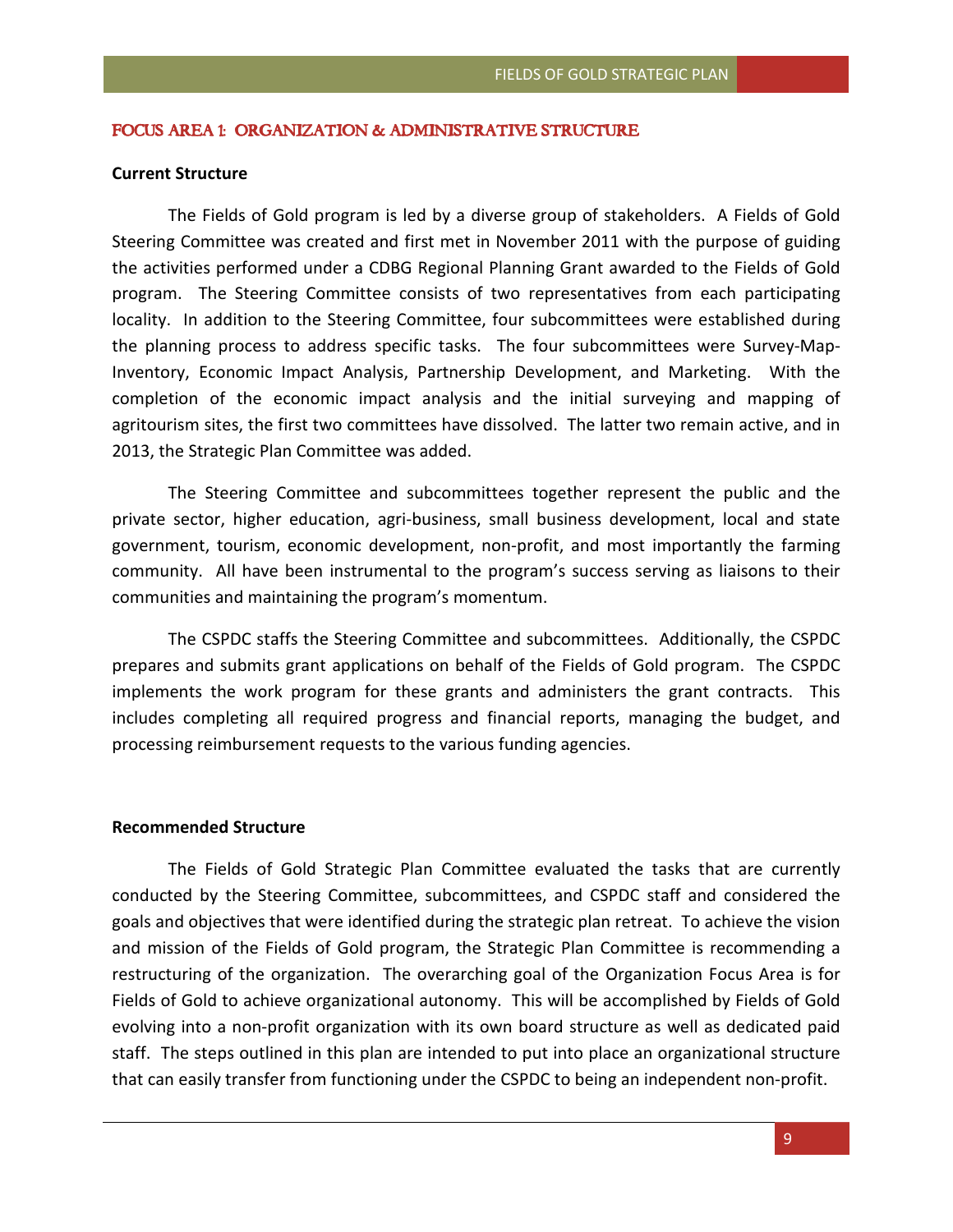#### **GOAL: Achieve organizational autonomy**

- Objective 1: Formalize a committee structure and hierarchy under the Central Shenandoah Development Corporation
- Objective 2: Ensure sufficient personnel to carry out daily activities and the annual work program
- Objective 3: Evaluate and recommend the status of the organization's continuation under the CSPDC umbrella

#### **Objective 1: Committee Structure**

*Objective 1: Formalize a committee structure and hierarchy under the Central Shenandoah Development Corporation* 

The CSPDC has an existing non-profit arm called the Central Shenandoah Development Corporation (CSDC). The primary purpose of the Corporation, a  $501(c)(3)$ , is to further economic development and social welfare of the Central Shenandoah Valley by promoting and assisting the growth and development of community and business concerns. As described in the Corporation's bylaws, the objective of the Corporation is to foster "development of necessary community utilities and infrastructure, increased employment opportunities, and expansion of business and industry for the citizens of the area." The Strategic Plan Committee agrees that the mission of Fields of Gold matches the objectives of the Corporation.

The members of the Board of Directors of the Corporation are appointed representatives of the CSPDC member jurisdictions. The Board of Directors may, by resolution and adopted by a majority of the Directors, designate committees. The Fields of Gold Strategic Plan Committee recommends the creation of a Fields of Gold Committee under the Corporation. Furthermore, the Strategic Plan Committee recommends that the Fields of Gold Committee is made up of a seven-member Executive Committee. The Executive Committee would oversee the actions of three subcommittees as shown and described below: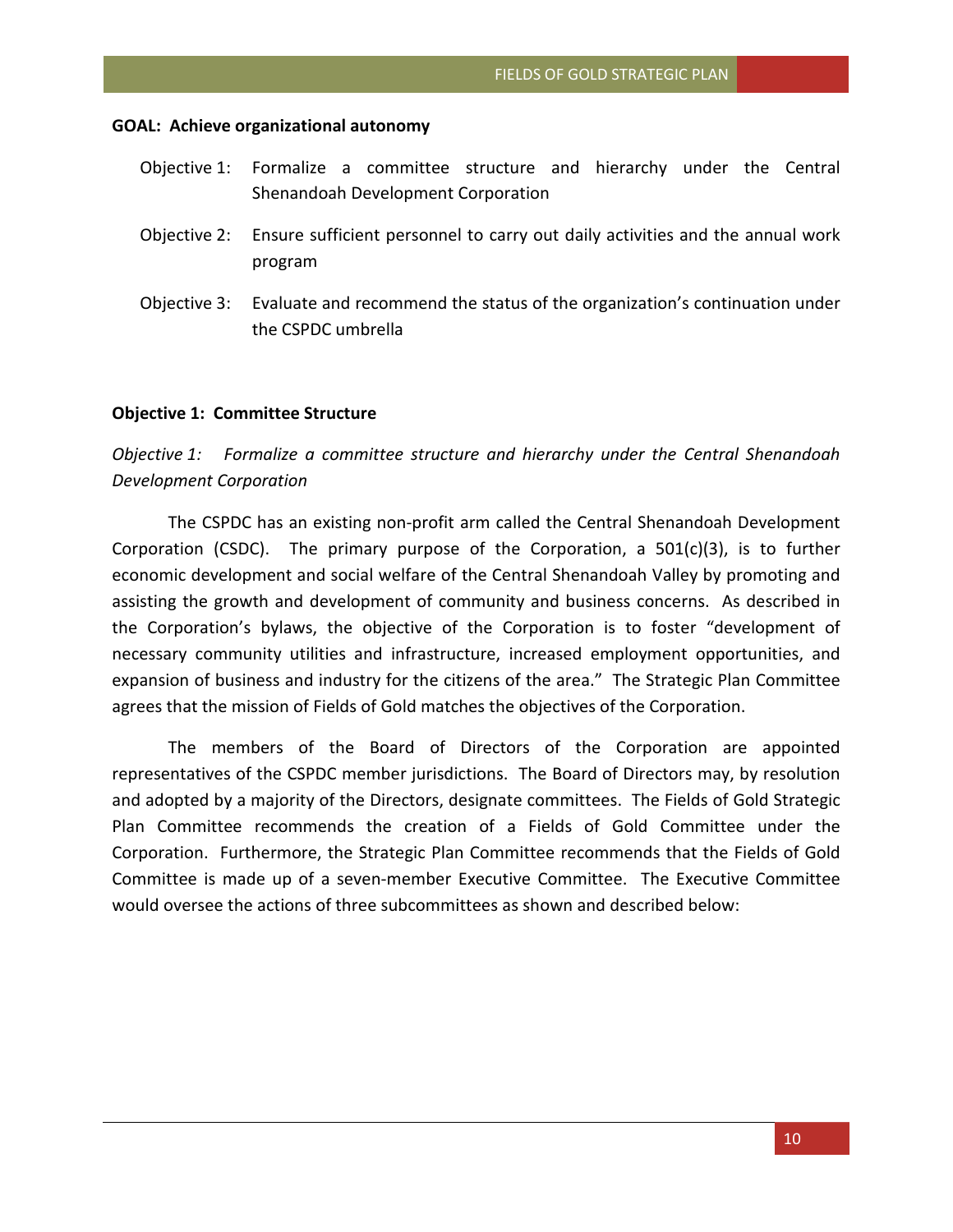

*Executive Committee.*The Executive Committee is recommended to be a seven-member board with the purpose of directing the Fields of Gold program. They will be responsible for Fields of Gold personnel and the financial soundness of the program. Following the acceptance of this strategic plan, the Strategic Plan Committee will dissolve. The Fields of Gold Steering Committee will dissolve once actions have been completed to transition the program to an Executive Committee.

Recommended Executive Committee – The Strategic Plan Committee recommends that the Executive Committee strive to balance representation based on the following guidelines. Members should:

- Primarily, but not exclusively, come from the *private sector*; this does not exclude public sector representation on the Executive Committee;
- Represent diversity in type of agritourism activity and in geographical location within the Fields of Gold region;
- Be from a locality that is an active contributor to the program through public or private sector involvement; and
- Diligently continue the work of the Fields of Gold Steering Committee by carrying out the vision and mission of the Fields of Gold program.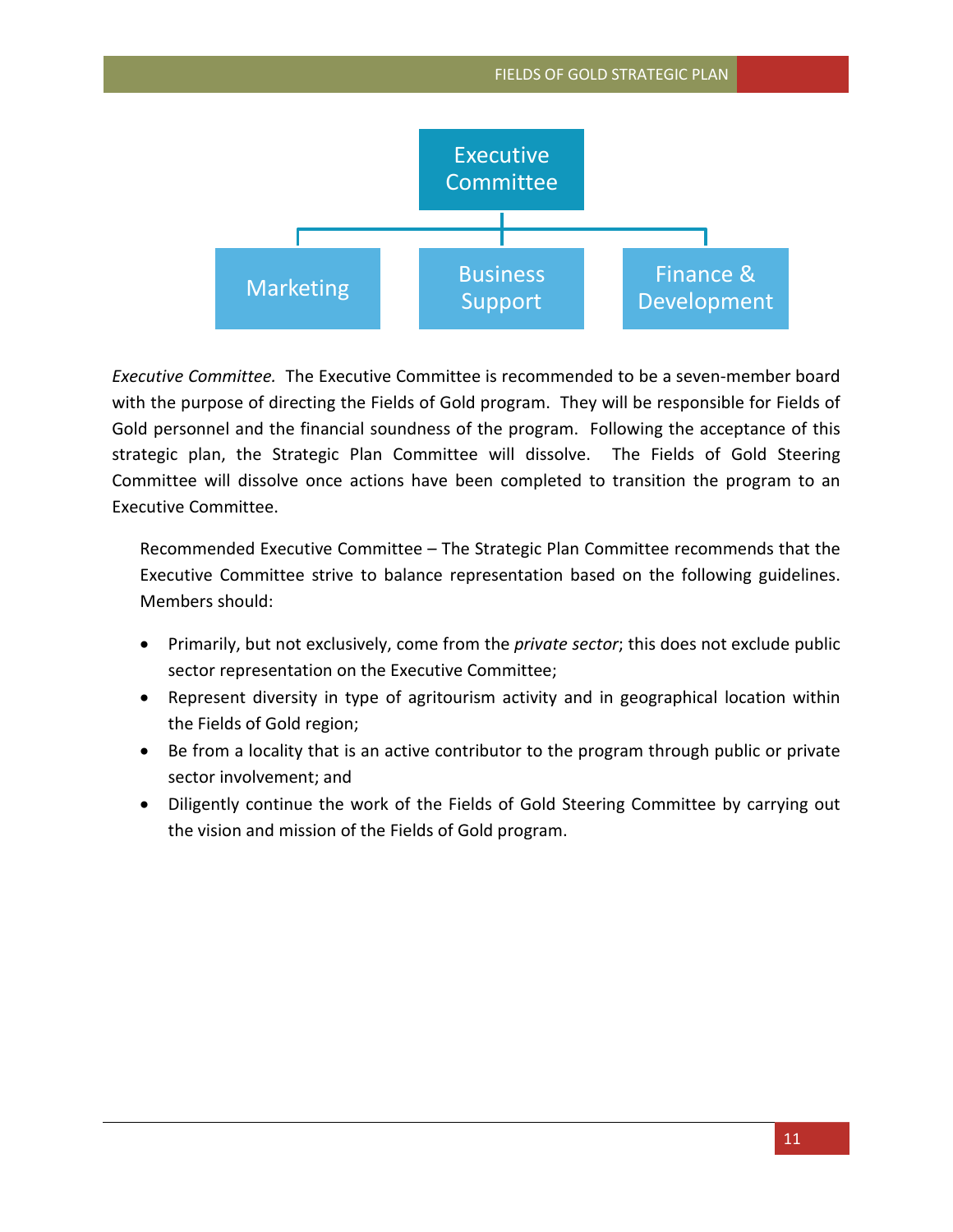Required Actions by Fields of Gold Steering Committee – The Fields of Gold Steering Committee shall create a Fields of Gold Executive Committee and subcommittee leadership by undertaking the following in Fiscal Year (FY) 2014 and early FY 2015:

- Step 1: The Steering Committee shall request that the Board of Directors of the Central Shenandoah Development Corporation create a Fields of Gold Committee.
- Step 2: The Steering Committee shall determine the membership of the Executive Committee and the chairperson of each of the three subcommittees.
- Step 3: The Steering Committee shall establish standard operating procedures for the Fields of Gold Committee to include the program budget, financial management, and Executive Committee functions such as a nominating and election process, term limits, and offices. These procedures will serve as bylaws that are able to transition with Fields of Gold at such time that it becomes an independent nonprofit organization.
- Step 4: The Fields of Gold Steering Committee shall be dissolved or designated a redefined role by the Executive Committee once the above actions are performed.

*Marketing Subcommittee.* The purpose of the Marketing Subcommittee is to promote the Fields of Gold agritourism program by implementing the recommendations of the Fields of Gold Marketing Plan. The subcommittee is responsible for updating the tasks of the marketing plan and preparing a budget for these activities.

*Business Support Subcommittee.*The Business Support Subcommittee is responsible for providing opportunities to existing and new agritourism businesses to improve the profitability of their business. The subcommittee is responsible for implementing the business assistance activities included in this strategic plan and preparing a budget for these activities.

*Finance & Development Subcommittee.* The Finance & Development Subcommittee is responsible for developing and securing the revenue stream to support the activities included in the Fields of Gold Strategic Plan. Finances for the Fields of Gold Committee would be recorded separately within the Corporation structure.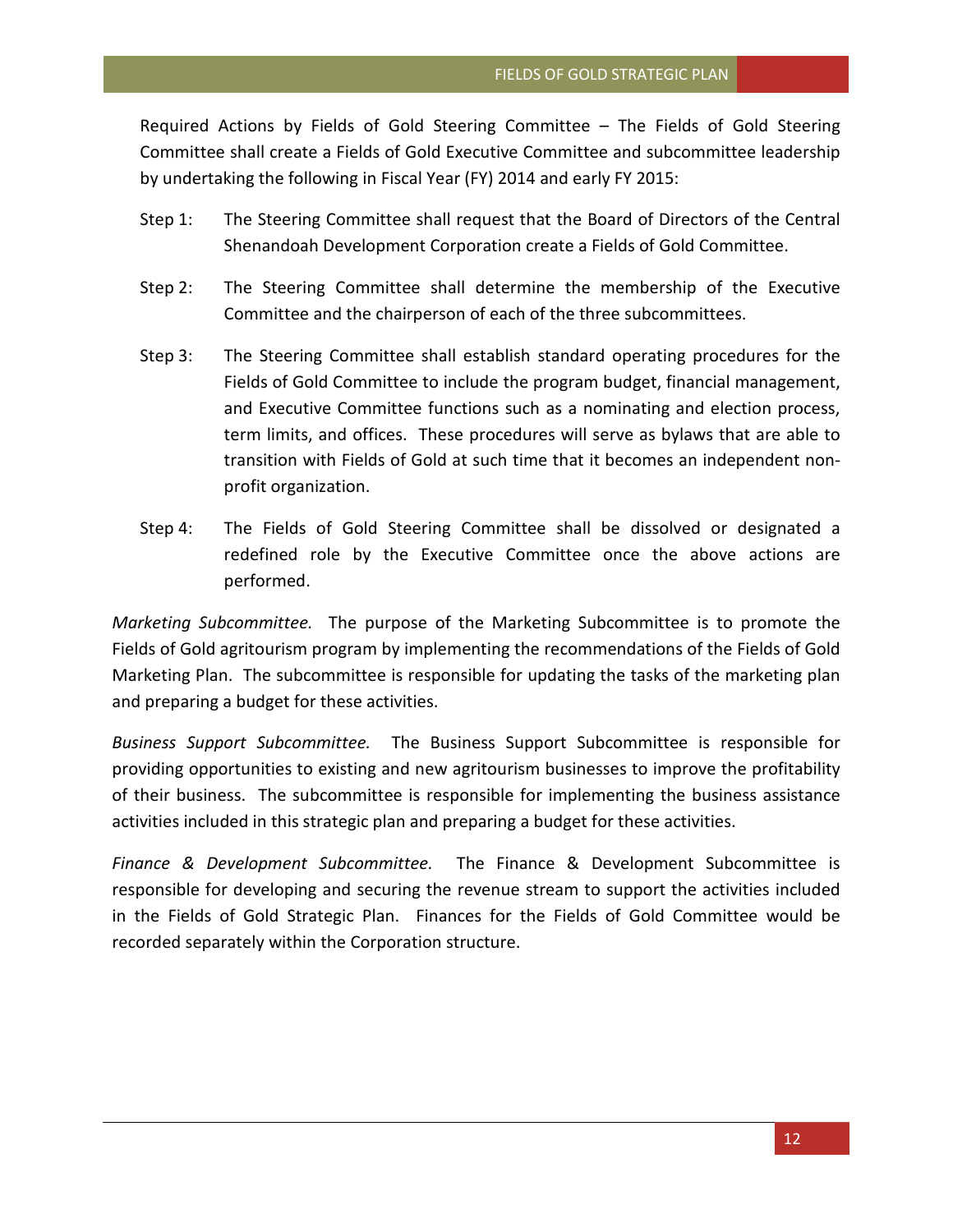The required activities to implement the recommended committee structure are summarized as follows:

| WHAT                                                                                                                       | <b>WHO</b>                                                   | <b>WHEN</b>  |              |              |
|----------------------------------------------------------------------------------------------------------------------------|--------------------------------------------------------------|--------------|--------------|--------------|
| Task                                                                                                                       | Lead                                                         | <b>FY 14</b> | <b>FY 15</b> | <b>FY 16</b> |
| Create a Fields of Gold Committee under<br>the Central Shenandoah Development<br>Corporation (CSDC)                        | <b>Steering Committee, CSDC</b><br><b>Board of Directors</b> | X            |              |              |
| Establish standard operating procedures<br>for the Fields of Gold Executive<br>Committee and Subcommittees                 | <b>Steering Committee</b>                                    | X            |              |              |
| Appoint a nominating committee to<br>elect a Fields of Gold Executive<br>Committee                                         | <b>Steering Committee</b>                                    | X            |              |              |
| Elect a Fields of Gold Executive<br>Committee                                                                              | <b>Steering Committee</b>                                    |              | x            |              |
| Appoint a chairperson for each<br>subcommittee                                                                             | <b>Steering Committee</b>                                    |              | X            |              |
| Dissolve Fields of Gold Steering<br>Committee                                                                              | <b>Steering Committee</b>                                    |              | X            |              |
| Execute a memo of understanding<br>between the CSPDC and Fields of Gold<br>regarding intellectual and physical<br>property | Fields of Gold Executive<br>Committee                        |              | x            |              |

# **Objective 2: Fields of Gold Staff**

*Objective 2: Ensure sufficient personnel to carry out daily activities and the annual work program*

Dedicated staff is needed to carry out the mission of the Fields of Gold program. As discussed above, CSPDC staff and committee volunteers currently fill this role. The Strategic Plan Committee strongly recommends employing staff to coordinate the activities of the program and to support the Executive Committee and subcommittees. Paid staff may be combined with outsourcing tasks and/or the contributions of volunteers. The Executive Committee needs to address the staffing plan in FY 2015.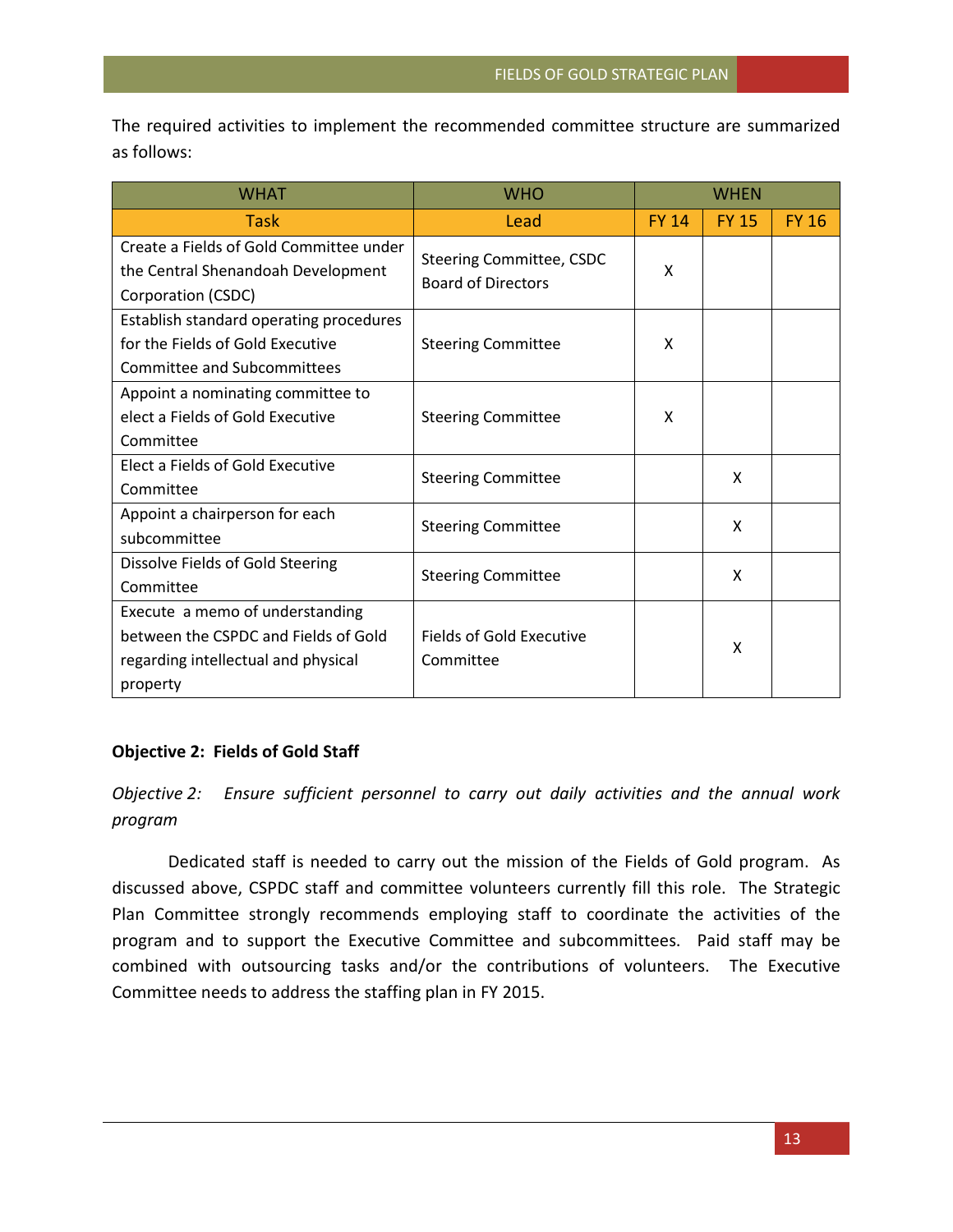| WHAT                                                             | WHO                        | WHFN         |              |              |
|------------------------------------------------------------------|----------------------------|--------------|--------------|--------------|
| Task                                                             | Lead                       | <b>FY 14</b> | <b>FY 15</b> | <b>FY 16</b> |
| Form a staffing plan for Fields of Gold                          | <b>Executive Committee</b> |              | X            |              |
| Hire/contract paid Fields of Gold staff                          | <b>Executive Committee</b> |              | х            |              |
| Conduct annual review of activities,<br>staff, and subcommittees | <b>Executive Committee</b> |              | x            |              |

# **Objective 3: Status under CSPDC Umbrella**

*Objective 3: Evaluate and recommend the status of the organization's continuation under the CSPDC umbrella*

Annually, the Executive Committee shall consider the status of the Fields of Gold program under the umbrella of the CSPDC. The relationship between Fields of Gold and the Central Shenandoah Development Corporation could either be temporary or permanent. The Strategic Plan Committee envisioned it as a temporary landing for the program until the program has "its legs." The actions recommended in this plan are intended to put into place an organizational structure that has the ability to easily shift to an independent non-profit, separate from the CSPDC, when determined feasible and advantageous. An annual review of the status by the Fields of Gold Executive Committee is an opportunity to consider the most competitive structure for the program.

| WHAT                                | WHO                        | <b>WHFN</b>  |              |              |
|-------------------------------------|----------------------------|--------------|--------------|--------------|
| <b>Task</b>                         | Lead                       | <b>FY 14</b> | <b>FY 15</b> | <b>FY 16</b> |
| Annually evaluate the status of the | <b>Executive Committee</b> |              |              |              |
| Fields of Gold organization         |                            |              |              |              |

# *FOCUS AREA 2: MARKETING*

The vision for Fields of Gold is to develop the reputation of the Shenandoah Valley as a nationally-recognized agricultural region and to promote the entire Shenandoah Valley as an agritourism destination. This will be accomplished through marketing the program. The Marketing Focus Area appeals to the external audience, primarily visitors but also residents. Activities related to internal communications among Fields of Gold members, committees, or staff fall under the focus areas of Organization and Business Support.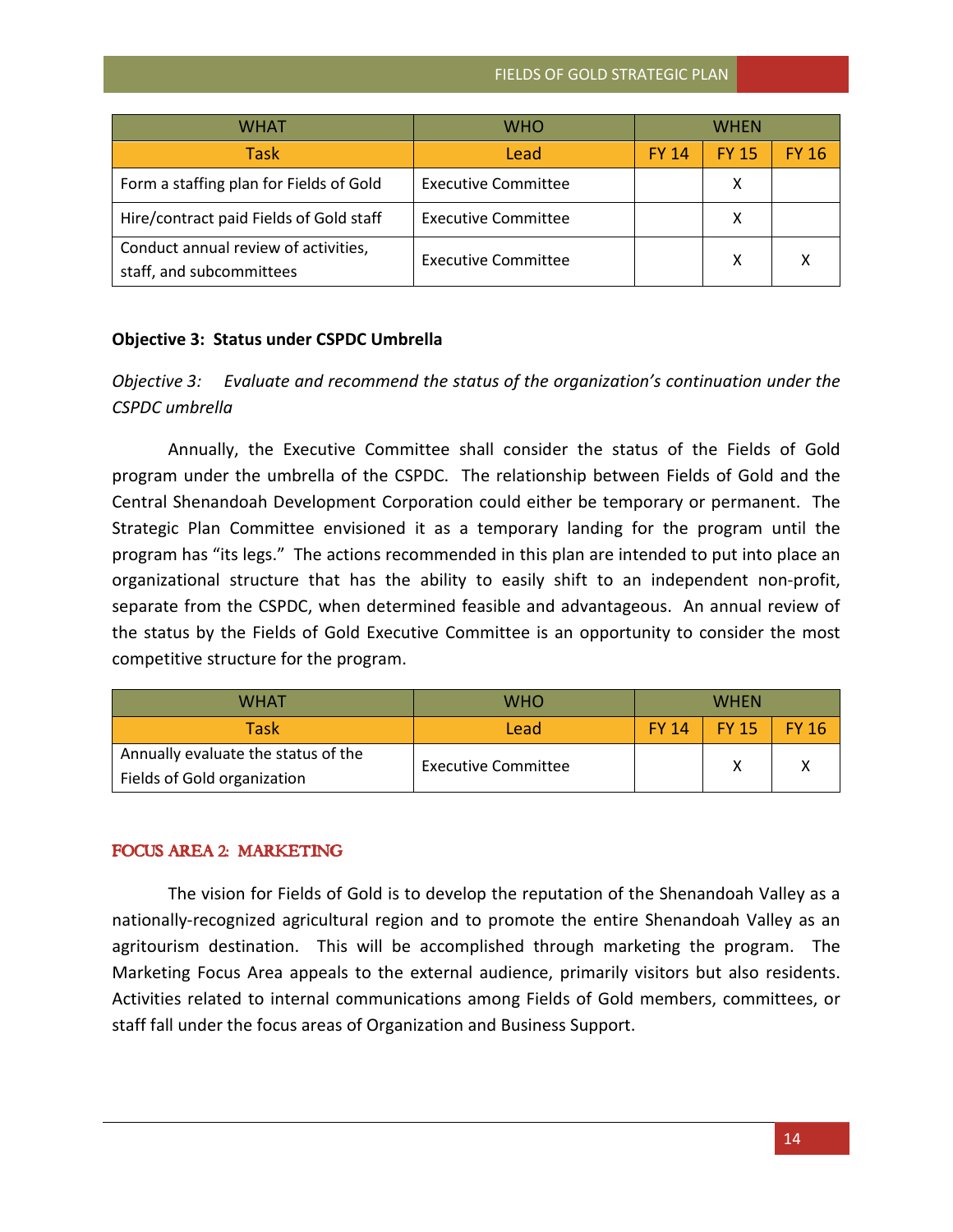In October 2012, the Marketing Subcommittee completed the Fields of Gold Marketing Plan. The plan outlined the steps needed to market the region as an agritourism destination. These steps were based on a visitor profile reported in the Fields of Gold Economic Impact Analysis and the knowledge of the region's local tourism directors. The marketing plan recognized numerous marketing tools and techniques including:

- Branding
- Website development
- Product/membership development
- Public relations/earned media
- Electronic marketing/social media
- Partnership development
- Print advertising
- Promotional materials

The Strategic Plan Committee incorporated the recommended activities of the Fields of Gold Marketing Plan and their associated implementation schedule into this strategic plan. The Strategic Plan Committee further described the outcomes of these activities and their impact on the Fields of Gold program. The impact of the marketing goal is that Fields of Gold is an identifiable brand for agritourism in the Shenandoah Valley. The goal and objectives of the Marketing Focus Area are listed below:

# **GOAL: Develop and deliver a concise and comprehensive Fields of Gold marketing message**

- Objective 1: Promote the abundance of agricultural resources, destinations, and experiences
- Objective 2: Collectively market the region's agritourism activities and sites
- Objective 3: Brand the region as an agritourism destination
- Objective 4: Promote a diversified tourism experience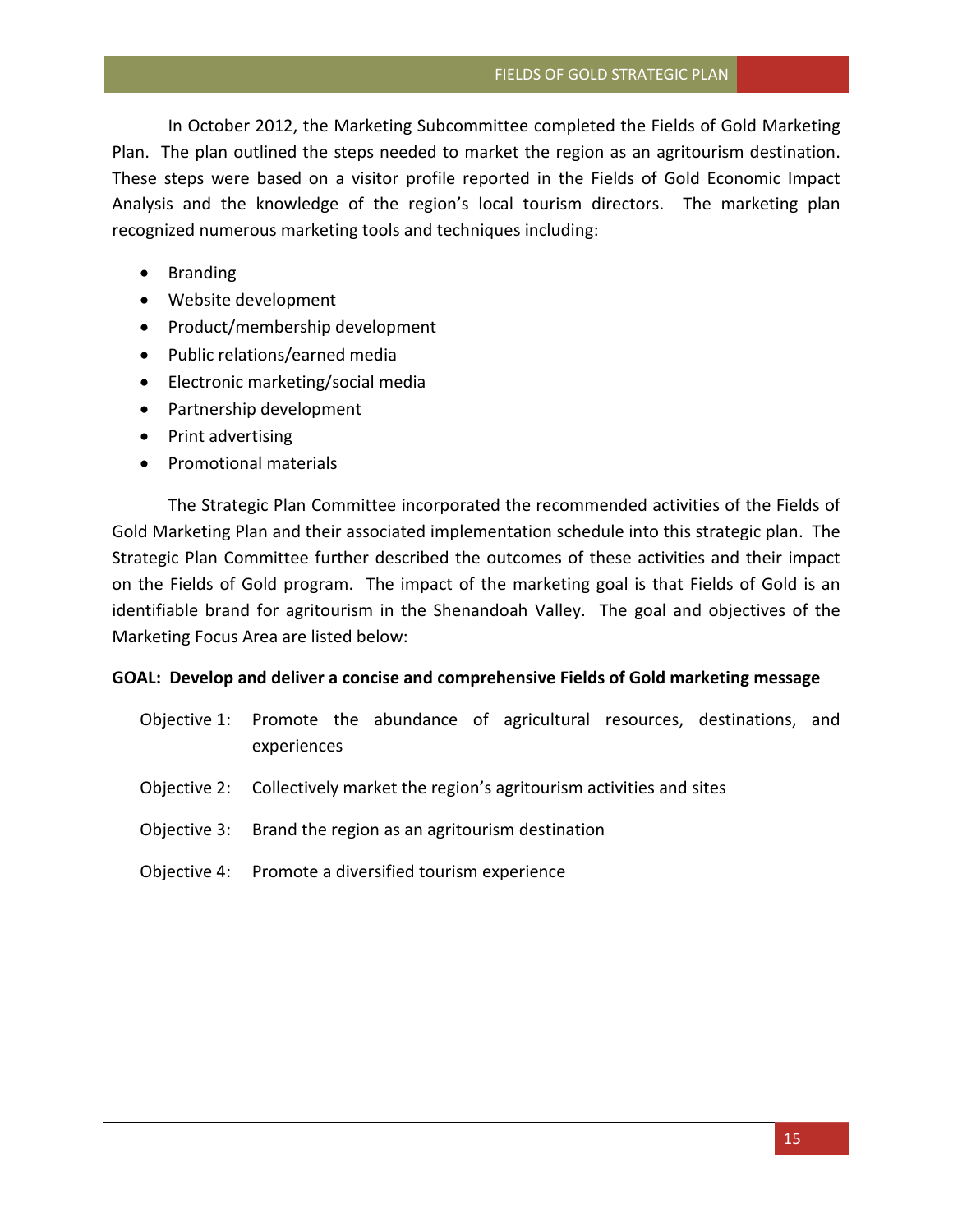# **Objective 1: Promotion of Agricultural Resources**

# *Objective 1: Promote the abundance of agricultural resources, destinations, and experiences*

The Fields of Gold program represents over 150 open farms, wineries and breweries, roadside stands, farm B&Bs, farm-to-table restaurants, farmers' markets, festivals, and so much more that is agriculture. The Economic Impact Analysis indicated that there are over 225 agritourism destinations in the region. Promoting an agritourism program in the Shenandoah Valley is commonsense because, simply stated, the product is here. Agriculture is one of the region's greatest assets.

Short Term Outcome – The short term outcome of the objective is that visitors and residents have an added awareness of the region's agricultural offerings.

Intermediate Outcomes – Intermediate outcomes are an increased number of press releases and magazine articles as well as agritourism rating the highest interest by visitors to the region as reported by VTC's attitudinal survey.

Long Term Outcomes are numerous and include:

- A growing regional economy
- Broad awareness and acceptance of the value of agriculture, and specifically agritourism
- A desire by people to become more familiar with agriculture
- Younger farmers; agriculture has a future
- Preservation of smaller/family farms because farming is a viable occupation

| WHAT                                  | WHO                        | <b>WHFN</b> |              |              |
|---------------------------------------|----------------------------|-------------|--------------|--------------|
| Task                                  | Lead                       | FY 14       | <b>FY 15</b> | <b>FY 16</b> |
| Develop a public relations campaign   | <b>Marketing Committee</b> |             |              |              |
| Develop co-op program for advertising | <b>Marketing Committee</b> |             |              |              |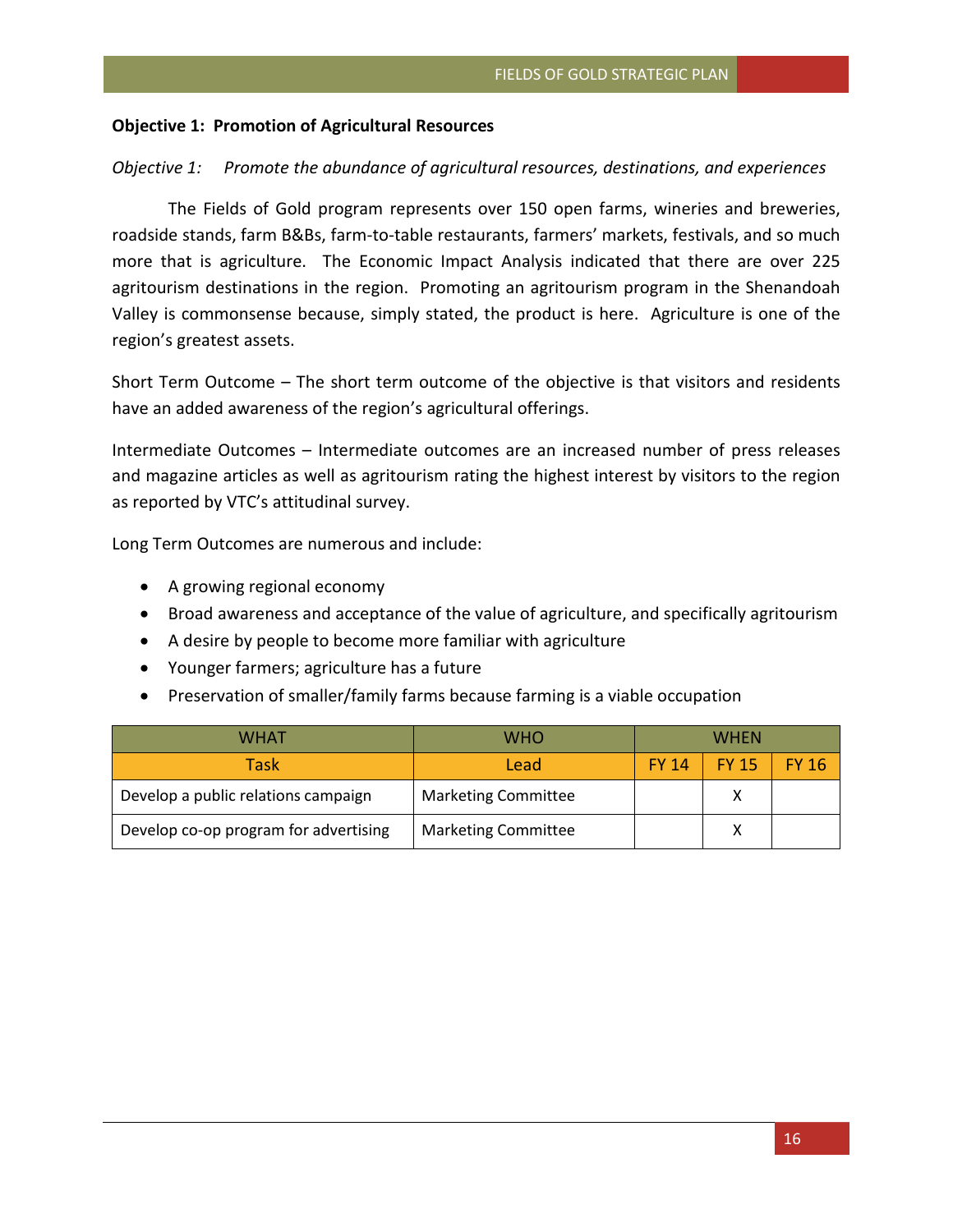# **Objective 2: Collective Marketing**

# *Objective 2: Collectively market the region's agritourism activities and sites*

The Fields of Gold program collectively markets the region's agritourism activities and destinations. This creates a more coordinated tourism experience for the traveling public and reinforces the brand of the region as an agritourism destination.

Short Term Outcome – The short term outcome of the objective is increased knowledge about how to find information about agritourism activities and sites.

Intermediate Term Outcome – The behavior that changes is that there is increased traffic to the Fields of Gold website and an increase in the number of visitors to agritourism destinations.

Long Term Outcomes – Agritourism grows in its importance as an economic tool. Long term outcomes are reflected in increased sales and the number of visitors.

| <b>WHAT</b>                             | <b>WHO</b>                 | WHEN         |                     |              |  |
|-----------------------------------------|----------------------------|--------------|---------------------|--------------|--|
| <b>Task</b>                             | Lead                       | <b>FY 14</b> | <b>FY 15</b>        | <b>FY 16</b> |  |
| Develop and launch stand-alone website  | <b>Marketing Committee</b> | x            |                     |              |  |
| Add content to website                  | <b>Marketing Committee</b> | x            | X                   | x            |  |
| Create media plan and media kit         | <b>Marketing Committee</b> |              | x                   |              |  |
| Develop paper map/brochure              | <b>Marketing Committee</b> | x            |                     |              |  |
| Produce promotional materials           | <b>Marketing Committee</b> | X            | x                   | X            |  |
| Partner with existing marketing efforts | <b>Marketing Committee</b> | X            | X                   | x            |  |
| Develop co-op program for advertising   | <b>Marketing Committee</b> |              | X                   |              |  |
| Maintain and update Facebook            | <b>Marketing Committee</b> | x            | X                   | X            |  |
| Produce tote bags with logo             | <b>Marketing Committee</b> |              | Completed Sept 2013 |              |  |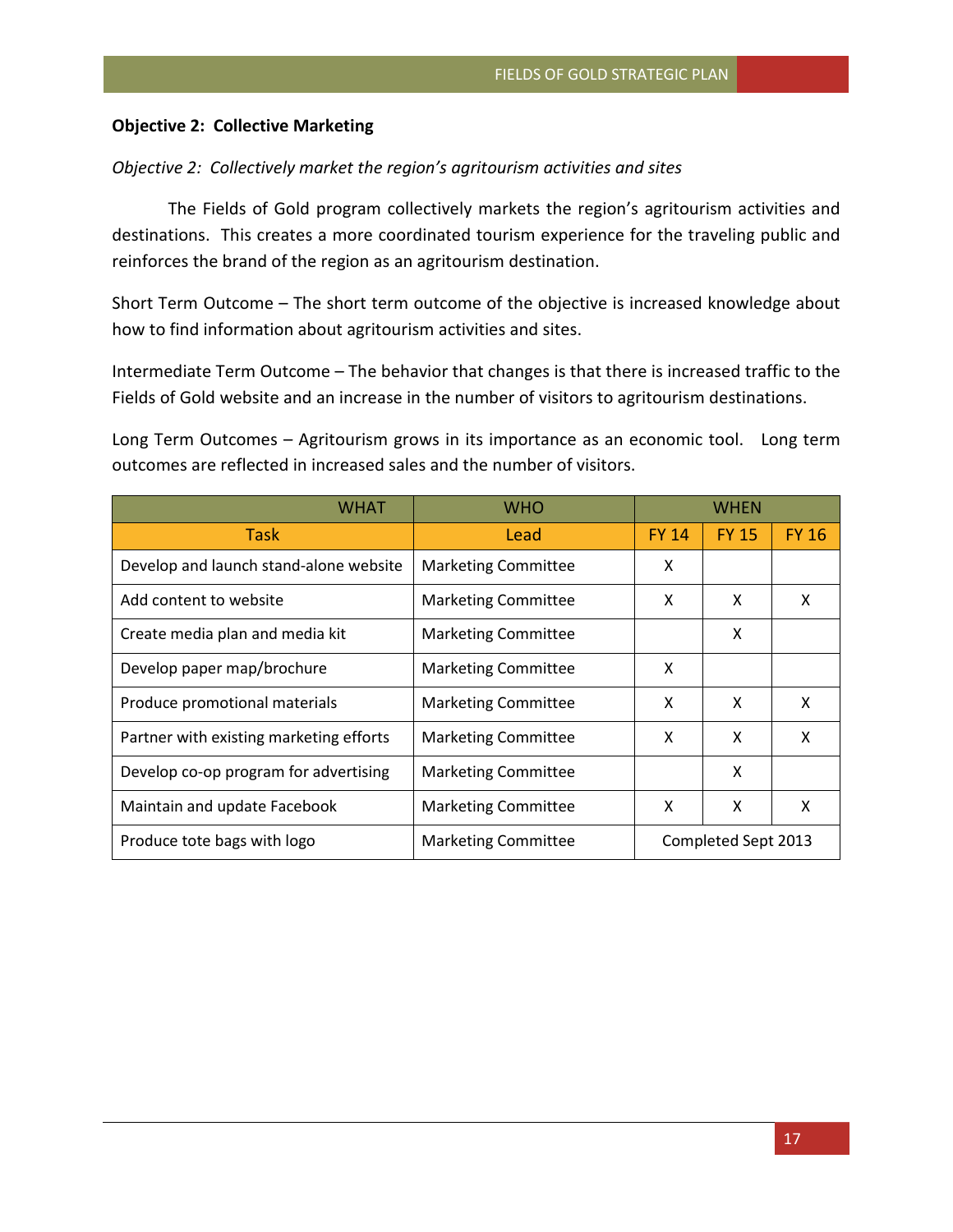# **Objective 3: Branding**

# *Objective 3: Brand the region as an agritourism destination*

One of the first steps of the Fields of Gold Marketing Plan was to develop a brand for the Fields of Gold program. Branding included a logo, tagline, and designing a "memorable look" for the program. This look will be used fully and consistently in every aspect of marketing the Fields of Gold program such as the website, printed materials, advertising, signage, and displays.



The new Fields of Gold logo was designed to evoke a sense of quality, trust, handcrafted tradition, and a time of harvest. The tagline "Discover Shenandoah Valley's Farm Trail" provides a sense of place and a recognizable phrase for marketing multiple farming venues to visitors. The rough stamp lettering is reminiscent of farm objects like feedbags, seed packets, equipment, and signs. The brand features the use of "farm trail" to tell visitors that there are multiple activities, attractions, and destinations to explore. Trail is a widely recognized term in tourism marketing and a great way to attract visitors to multiple venues that are bound by a common theme, in this case, agriculture.

Short Term Outcomes – Branding will invoke a preference by visitors and residents for agritourism activities in the Fields of Gold region.

Intermediate Outcomes – Branding will encourage first and return visits.

Long Term Outcomes – The long term outcomes of a memorable look include:

- Recognition as the #1 agritourism destination in the nation
- Recognition and understanding of the Fields of Gold logo and other visual representations (agriculture, local, fresh, historical, experience)
- Agritourism has the highest interest by visitors to the region as reported by the VTC attitudinal survey

| WHAT                              | <b>WHO</b>                 | <b>WHFN</b>         |              |              |
|-----------------------------------|----------------------------|---------------------|--------------|--------------|
| Task                              | Lead                       | <b>FY 14</b>        | <b>FY 15</b> | <b>FY 16</b> |
| Develop logo and tagline          | <b>Marketing Committee</b> | Completed July 2013 |              |              |
| Create media plan and media kit   | <b>Marketing Committee</b> |                     |              |              |
| Produce promotional materials     | <b>Marketing Committee</b> |                     | X            |              |
| Produce membership signs/stickers | <b>Marketing Committee</b> | х                   | х            |              |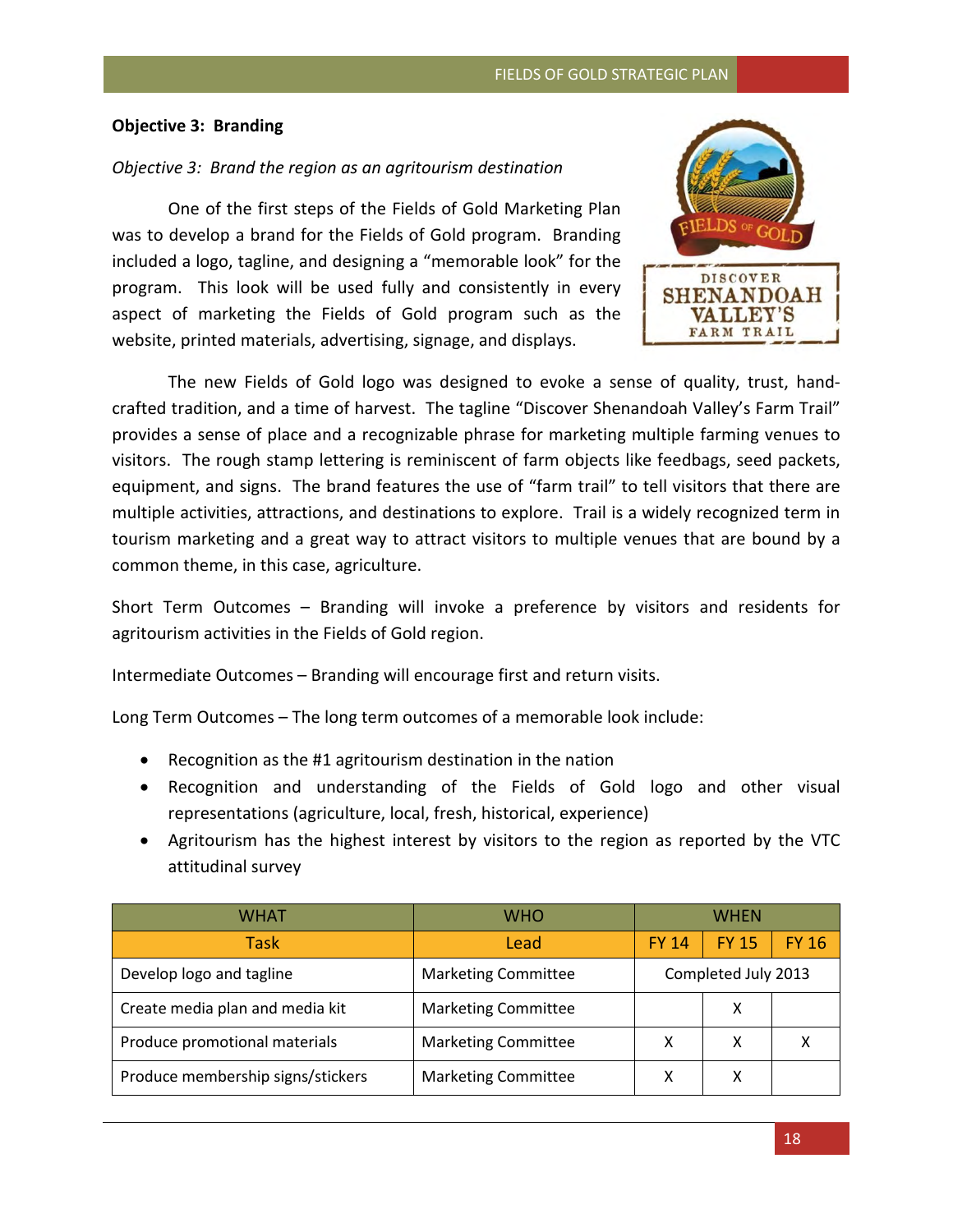# **Objective 4: Complete Tourism Experience**

#### *Objective 4: Promote a diversified tourism experience*

Travelers spent over a billion dollars in the Fields of Gold region in 2012. The region is known for its beauty, outdoor recreation, history, and cultural attractions. Agritourism is one component of the Shenandoah Valley's strong tourism industry. The intent of this objective is to lengthen the stay of visitors by promoting the number and diversity of agritourism destinations throughout the region but also by encouraging visits to other attractions in the region.

Regional leaders recognize that Field of Gold presents the opportunity for the agricultural sector to grow in a new and innovative way while also benefiting the tourism sector. The Fields of Gold region has nine Destination Marketing Organizations (DMOs). Previously each was working independently to market agritourism destinations along with other attractions. By working collaboratively, the region can create a destination with greater drawing power that benefits farming as well as other tourism related activities.

Short Term Outcomes include:

- Knowing your farmer and experiencing a personal interaction with a farmer to gain a greater understanding of agriculture
- Farmers get a positive experience and response from the visitor
- Farmers have a greater understanding of the value of agritourism and involvement in Fields of Gold
- Support for the grassroots movement to learn about where and how food and fiber is produced

Intermediate Outcomes – Fields of Gold provides a network for creating and strengthening partnerships as well as opportunities to cross-promote with other tourism entities.

Long Term Outcomes – The long term outcome of promoting a variety of tourism activities is that visitors stay longer in the region, and consequently, spend more. It also adds flavor to the visitor's experience, encouraging return trips. This objective draws attention to agritourism activities for day trips, weekend getaways, or longer vacations, particularly when combined with other visitor activities. It grows the agritourism industry but also supports all segments of the tourism industry to benefit the regional economy.

| WHAT                                    | <b>WHO</b>                 | <b>WHFN</b>  |              |                  |
|-----------------------------------------|----------------------------|--------------|--------------|------------------|
| Task                                    | Lead                       | <b>FY 14</b> | <b>FY 15</b> | $\sqrt{5}$ FY 16 |
| Partner with existing marketing efforts | <b>Marketing Committee</b> |              |              |                  |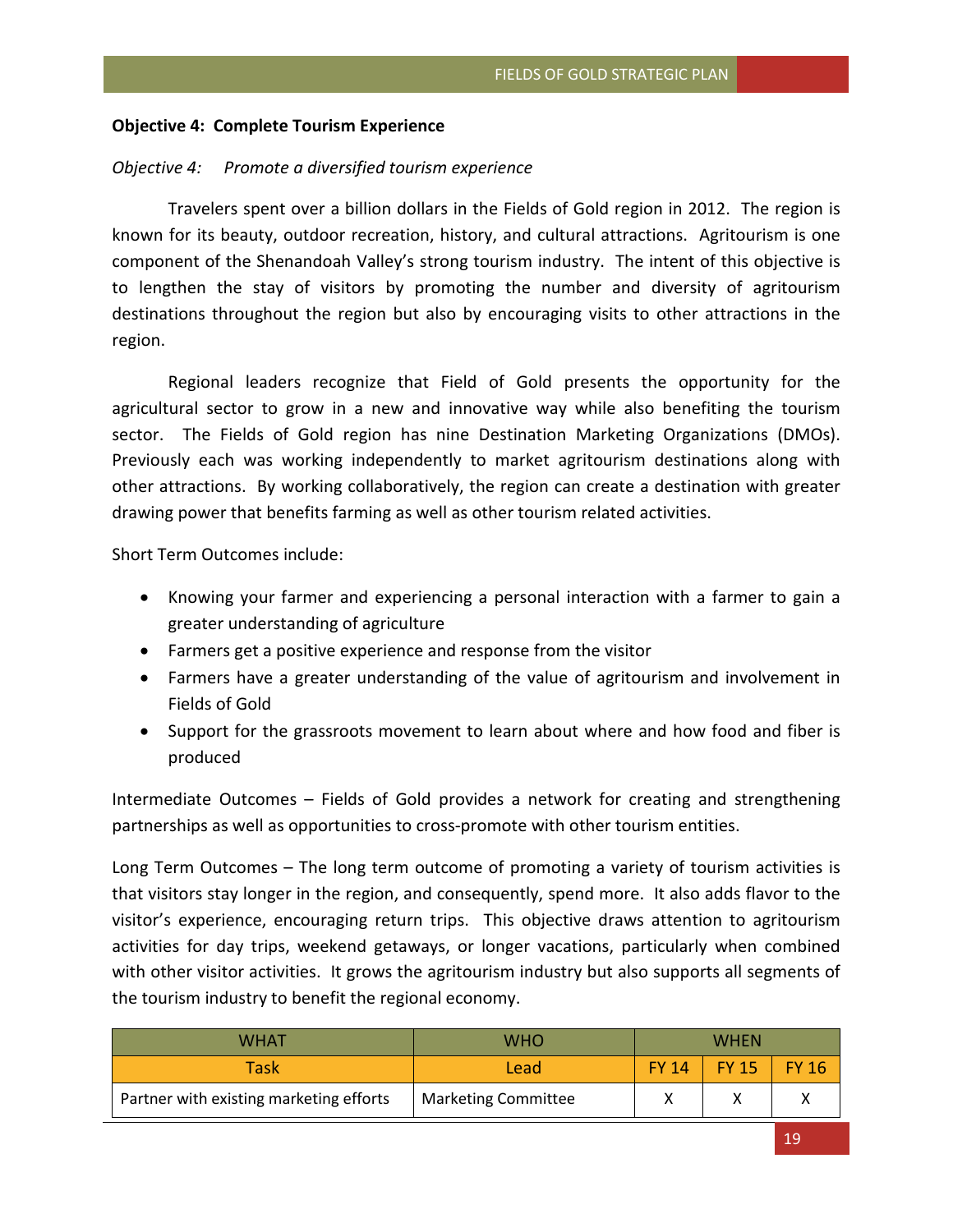# *FOCUS AREA 3: BUSINESS SUPPORT*

The Fields of Gold program has dual purposes. In addition to increasing the number of visitors to Shenandoah Valley agritourism destinations and their spending at these businesses, the program addresses the capacity of farmers to start an agritourism enterprise or expand their current one. By providing tools to agritourism businesses to improve their business model, profits to the farmer can increase. The Fields of Gold program will not duplicate the efforts of organizations that provide business support services. Instead, it has partnered and will continue to collaborate with a supportive network of resources, namely:

*Virginia Cooperative Extension (VCE)* – VCE has been instrumental in delivering information to the agriculture community both on a statewide and local level. VCE leads the Buy Fresh, Buy Local and Farm-to-Table programs in the region. As the outreach arm of Virginia Tech, VCE delivers information to communities and stakeholder groups based on the most up-to-date research in the field. VCE will assist Fields of Gold in developing an agritourism business support program that is accessible to the farming community and agritourism businesses in the region.

*Virginia Tourism Corporation (VTC)* – VTC is the Commonwealth's marketing and tourism agency. They have offered their support for this program and will continue to provide training and information on marketing and agritourism opportunities to our stakeholders and assist in promoting the Shenandoah Valley as an agritourism destination.

*Virginia Department of Agriculture and Consumer Services (VDACS)* – VDACS, under the Virginia Secretary of Agriculture and Forestry, has both economic development and regulatory responsibilities under state law. In carrying out its responsibility for representing the concerns and interests of agriculture, VDACS works in cooperation with Virginia State University, Virginia Tech, and the Virginia Cooperative Extension Service on research, education, and marketing projects. VDACS has committed to providing technical assistance and business project management services to the Fields of Gold program.

*Virginia Department of Housing and Community Development (DHCD)* – DHCD is the Commonwealth's community development agency. They have invested in critical planning tasks for the region to structure an asset-based economic development program, Fields of Gold. DHCD will continue to be instrumental in providing technical assistance for the long-term sustainability of the Fields of Gold program.

*Small Business Development Center (SBDC)* – SBDC in the Shenandoah Valley is one of 29 centers in the Virginia Small Business Development Center Network. Their mission is to advise, train, and inform small businesses to help them achieve success. SBDC offers no-fee,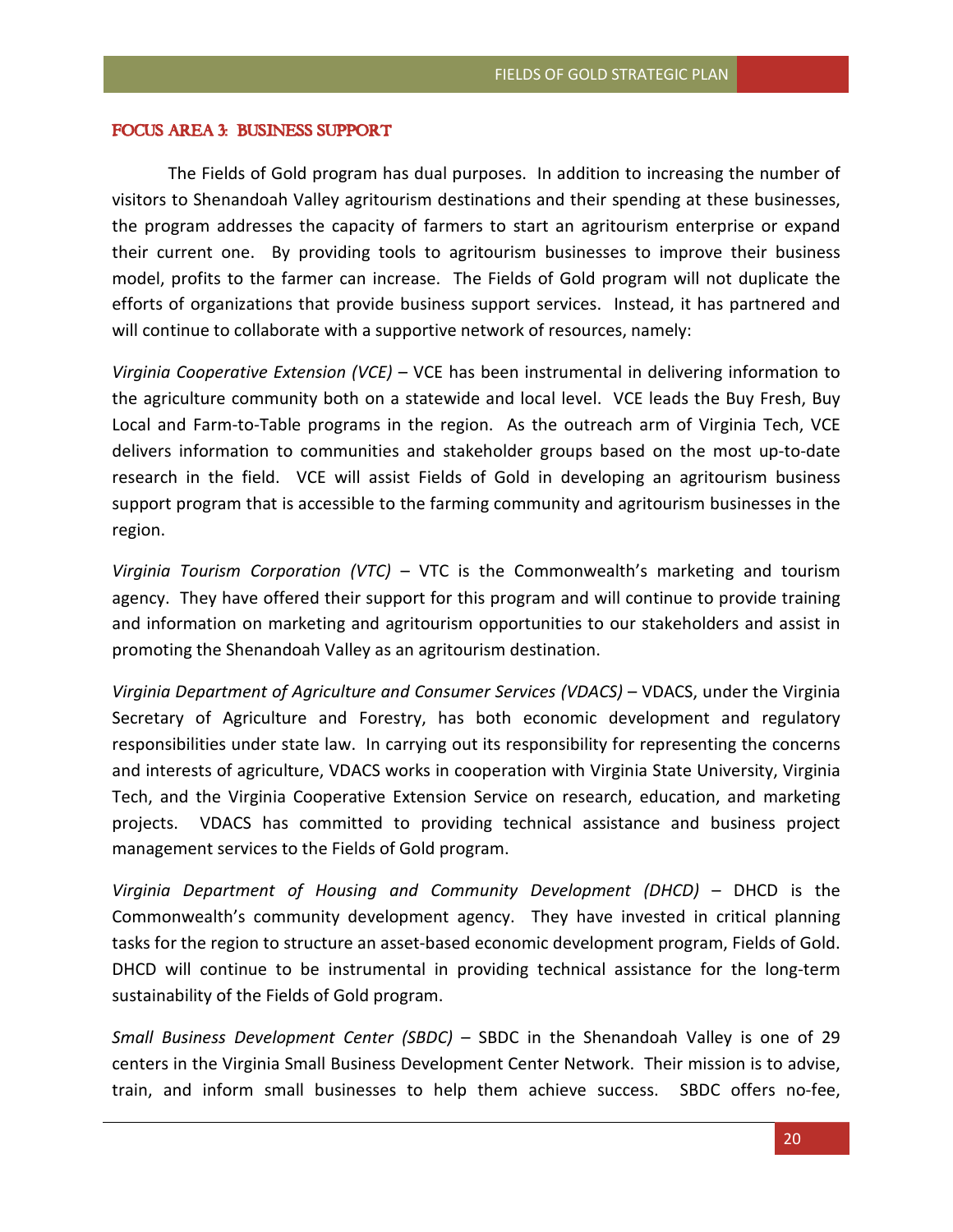confidential consultation, business planning and training to new and established small and medium-sized businesses. For the Fields of Gold program they will provide this same service to new and existing agritourism businesses.

*Staunton Creative Community Fund (SCCF)* – The SCCF provides business support, training, consulting and financing to help local entrepreneurs, small businesses, and non-profits in the central Shenandoah Valley. They provide access to economic opportunities for traditionally underserved populations. The SCCF will work with the Fields of Gold program to identify and provide services to local farmers, agritourism operators, and agriculture-based entrepreneurs.

*Virginia Department of Business Assistance (VDBA)* – VDBA is a state economic development agency that connects business with resources in the areas of information, financing and workforce. VDBA has agreed to participate in the business support services component of the Fields of Gold program. This component will provide farmers and agritourism entrepreneurs with training, resources, and support services that will enable them to start or grow their agritourism operation.

*James Madison University (JMU)* – JMU has been a Fields of Gold partner since its inception. The University will continue to support this program by providing technical assistance primarily through an internet-based outreach effort as a means of reaching agritourism businesses in a timely and cost effective fashion.

*Farm Credit of the Virginias* – Farm Credit is part of the nationwide Farm Credit System, a financial cooperative owned by its member-borrowers since 1917. Farm Credit provides loans and insurance for farms, country homes, farm buildings, farm equipment and ag-related businesses. They also oversee the Young Farmers program for beginner farmers and farmers under the age of 35 by providing support and encouragement to help them succeed.

*Regional Tourism Organizations* – The Fields of Gold region has numerous Destination Marketing Organizations (DMOs). They are charged with supporting and growing the tourism industry, and consequently increasing its economic impact and employment. The staffs of the region's tourism offices were instrumental in the development of the Fields of Gold Marketing Plan. They will continue to provide training and information on marketing to agritourism businesses and will promote the Shenandoah Valley as an agritourism destination.

*Chambers of Commerce* – The Chambers of Commerce are business advocacy organizations that work toward change in all areas of economic development and competiveness. The Chambers of Commerce in the Fields of Gold region promote agritourism through their support to farmrelated businesses and by hosting annual agritourism events.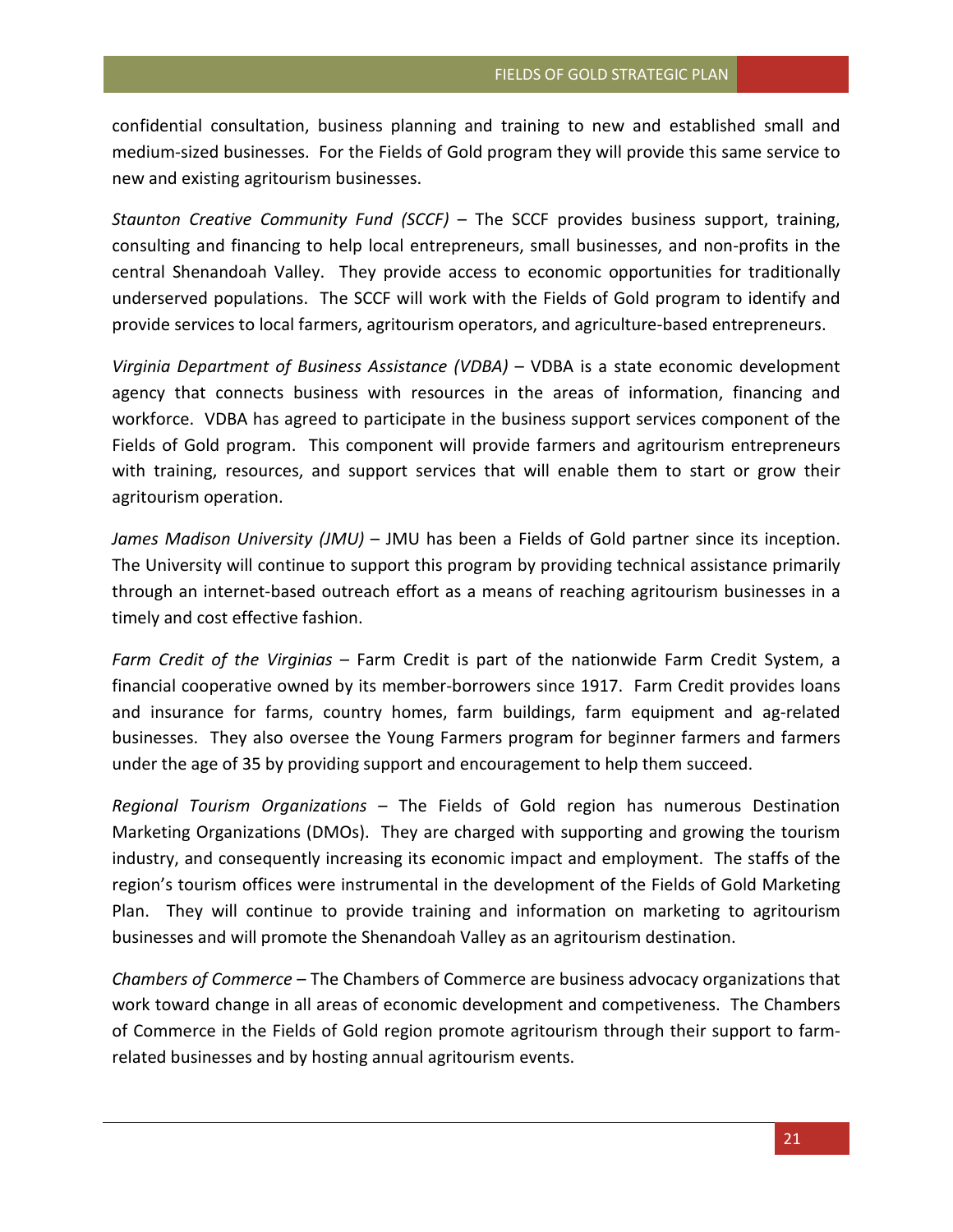With these partners, the goal and objectives of the Business Support Focus Area are outlined below:

# **GOAL: Assist agritourism businesses to increase their sales and achieve their mission and goals**

| Objective 1: Conduct an agritourism needs assessment of Fields of Gold members                         |
|--------------------------------------------------------------------------------------------------------|
| Objective 2: Maintain and update an agricultural events calendar                                       |
| Objective 3: Educate and connect Fields of Gold resource partners to one another                       |
| Objective 4: Educate and connect Fields of Gold agribusinesses to one another and<br>resource partners |
| Objective 5: Provide business advice and training to existing and new agritourism<br><b>businesses</b> |

#### **Objective 1: Needs Assessment**

# *Objective 1: Conduct an agritourism needs assessment of Fields of Gold members*

The first step for an agritourism business to become a member of the Fields of Gold program is for them to complete a survey. One section of the survey asks questions about their agritourism business so that Fields of Gold can tailor its business support services to address the greatest challenges. The questions in the section request agritourism business owners to evaluate issues that they may have encountered during the start up or operation of their business, to rate the effectiveness of marketing tools, and to share how their products are distributed.

The outcome of this objective is that Fields of Gold staff and committees have increased knowledge of the needs of agritourism businesses and that agritourism businesses learn more about Fields of Gold and its services. With the initial surveying of agritourism businesses, common needs were identified and prioritized. Stated needs were promoting their enterprise, identifying markets, addressing liability insurance, finding qualified employees, and installing signage. The activities included in this strategic plan will emphasize these needs.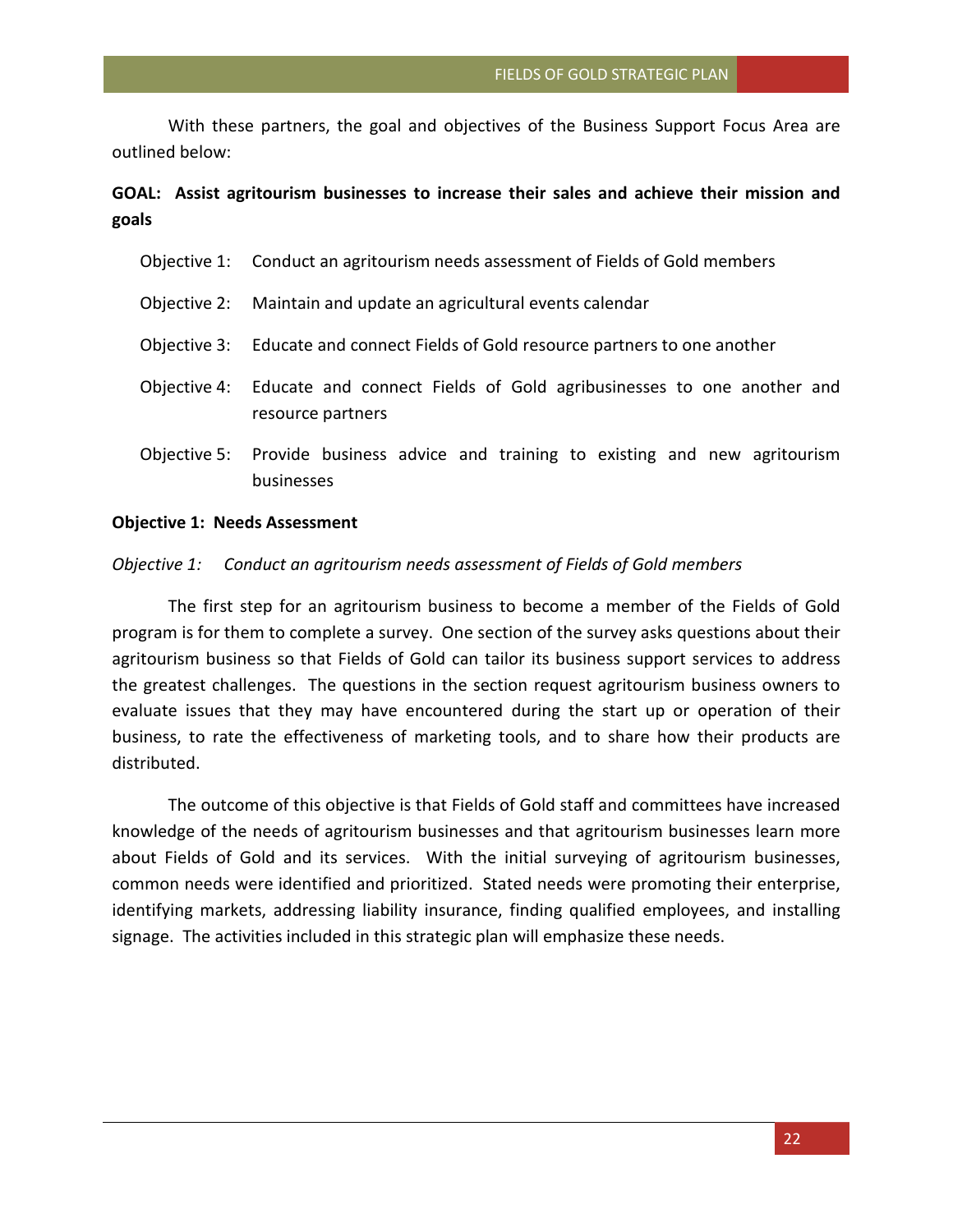# FIELDS OF GOLD STRATEGIC PLAN

| <b>WHAT</b>                                                                                      | <b>WHO</b>                                                                                                  | WHEN         |                                                |              |
|--------------------------------------------------------------------------------------------------|-------------------------------------------------------------------------------------------------------------|--------------|------------------------------------------------|--------------|
| <b>Task</b>                                                                                      | Lead                                                                                                        | <b>FY 14</b> | <b>FY 15</b>                                   | <b>FY 16</b> |
| Develop questions for online survey                                                              | <b>Business Support Committee</b>                                                                           |              | Completed with Fields of<br>Gold member survey |              |
| Promote the online survey and provide<br>paper surveys at local and regional<br>events           | <b>Business Support Committee</b>                                                                           | X            | X                                              | x            |
| Place survey on locality websites and<br>Fields of Gold Facebook                                 | <b>Business Support</b><br>Committee, Fields of Gold<br>Localities                                          | x            |                                                |              |
| Use Fields of Gold partners to broadly<br>administer surveys through their<br>distribution lists | <b>Business Support</b><br>Committee, Farm Bureau,<br>Local Virginia Cooperative<br><b>Extension Office</b> | x            | x                                              | x            |

# **Objective 2: Events Calendar**

# *Objective 2: Maintain and update an agricultural events calendar*

Online information about Fields of Gold is presently available on the Fields of Gold webpages hosted on the CSPDC website [\(www.cspdc.org\)](http://www.cspdc.org/) and the Fields of Gold Facebook page. Both are currently maintained by CSPDC staff. A listing of past and upcoming ag-related events is provided on the webpages and upcoming events are featured on Facebook. A more vibrant calendar is anticipated on the stand-alone Fields of Gold website [\(www.fieldsofgold.org\)](http://www.fieldsofgold.org/). A calendar for tourists will display events while a calendar for Fields of Gold members will display both tourist events and business and networking events. With the new website, there will be a standardized process for Fields of Gold members to request that an event at their location be included on the calendar.

Outcomes of an events calendar include:

- Greater knowledge of events throughout the region so that Fields of Gold members can better plan to participate in area events
- Increased event participation of Fields of Gold members
- Increased event sales for participants
- Better coordination of events; ability to piggyback with other complementary events or not competing with nearby events
- Fields of Gold members can view training events well in advance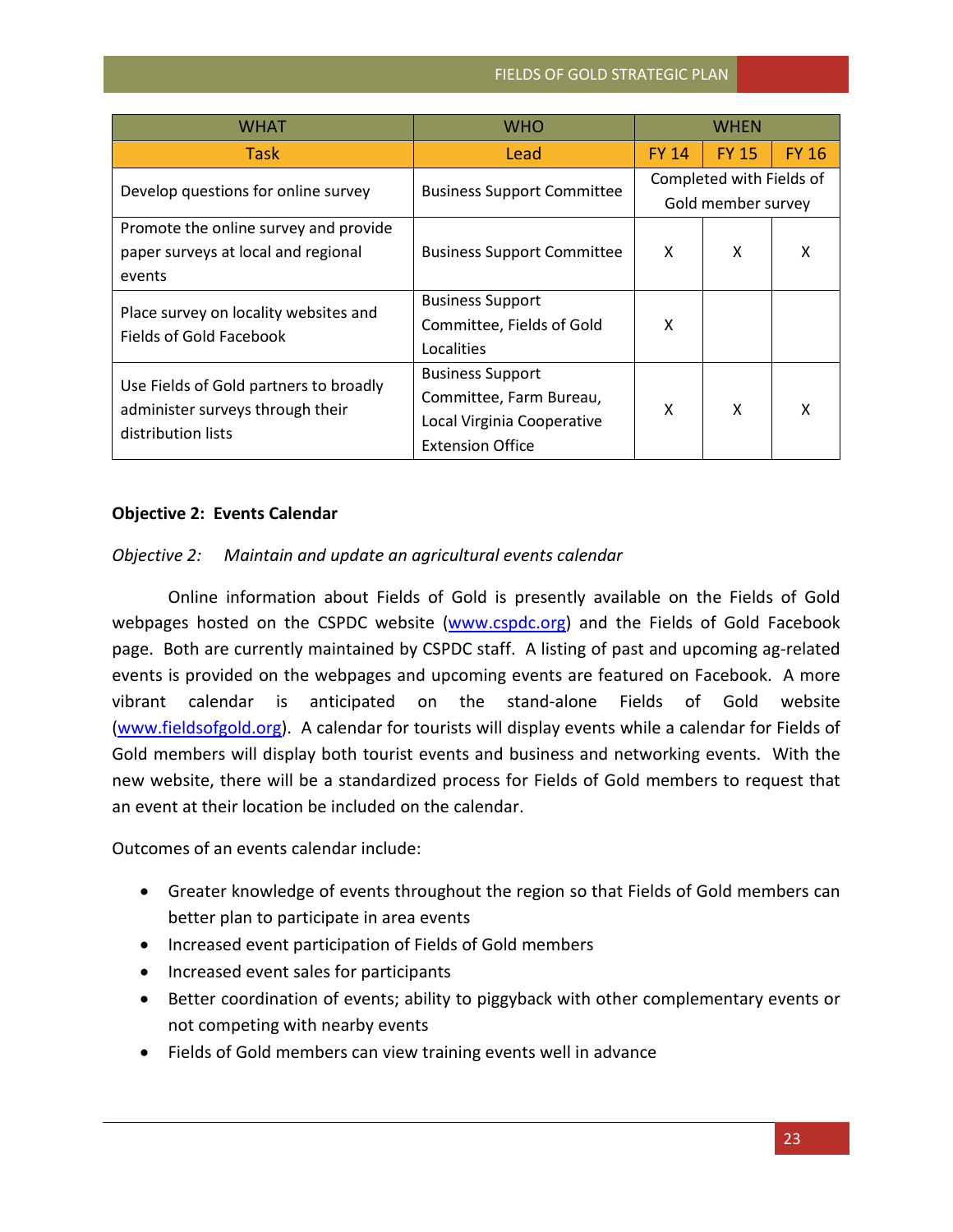# FIELDS OF GOLD STRATEGIC PLAN

| <b>WHAT</b>                                                                                                                                                                                                                                                                                                                                                                                             | <b>WHO</b>                                                              | <b>WHEN</b>  |              |              |
|---------------------------------------------------------------------------------------------------------------------------------------------------------------------------------------------------------------------------------------------------------------------------------------------------------------------------------------------------------------------------------------------------------|-------------------------------------------------------------------------|--------------|--------------|--------------|
| <b>Task</b>                                                                                                                                                                                                                                                                                                                                                                                             | Lead                                                                    | <b>FY 14</b> | <b>FY 15</b> | <b>FY 16</b> |
| Create "wish list" for web developer to<br>capture requested ideas concerning<br>access to and use of Fields of Gold<br>website. Suggested items include:<br>Various levels of access for<br>businesses, partners, visitors<br>Entry options for calendar<br>Potential forum/discussion<br>board for use by members<br>Place for buy/sell posts by<br>members<br>Place for visitor reviews to<br>appear | Strategic Plan Committee,<br>Marketing Committee;<br><b>CSPDC Staff</b> | X            | X            | X            |
| Work with Fields of Gold web developer<br>to create a central clearinghouse of<br>agritourism information to include:<br>Calendar of events with separate<br>landing pages for Fields of Gold<br>businesses and visitors                                                                                                                                                                                | Marketing Committee; Fields<br>of Gold Staff                            | X            |              |              |
| Recommend website maintenance be<br>assigned to paid Fields of Gold staff<br>member. Duties to include:<br>Consult with Fields of Gold<br>members and tourism offices<br>about special events<br>Develop a standard process for<br>members to submit info/events<br>to calendar and actively invite<br>submissions<br>Screen events for<br>appropriateness before addition<br>to calendar               | <b>Executive Committee, Fields</b><br>of Gold Staff                     | X            | X            | X            |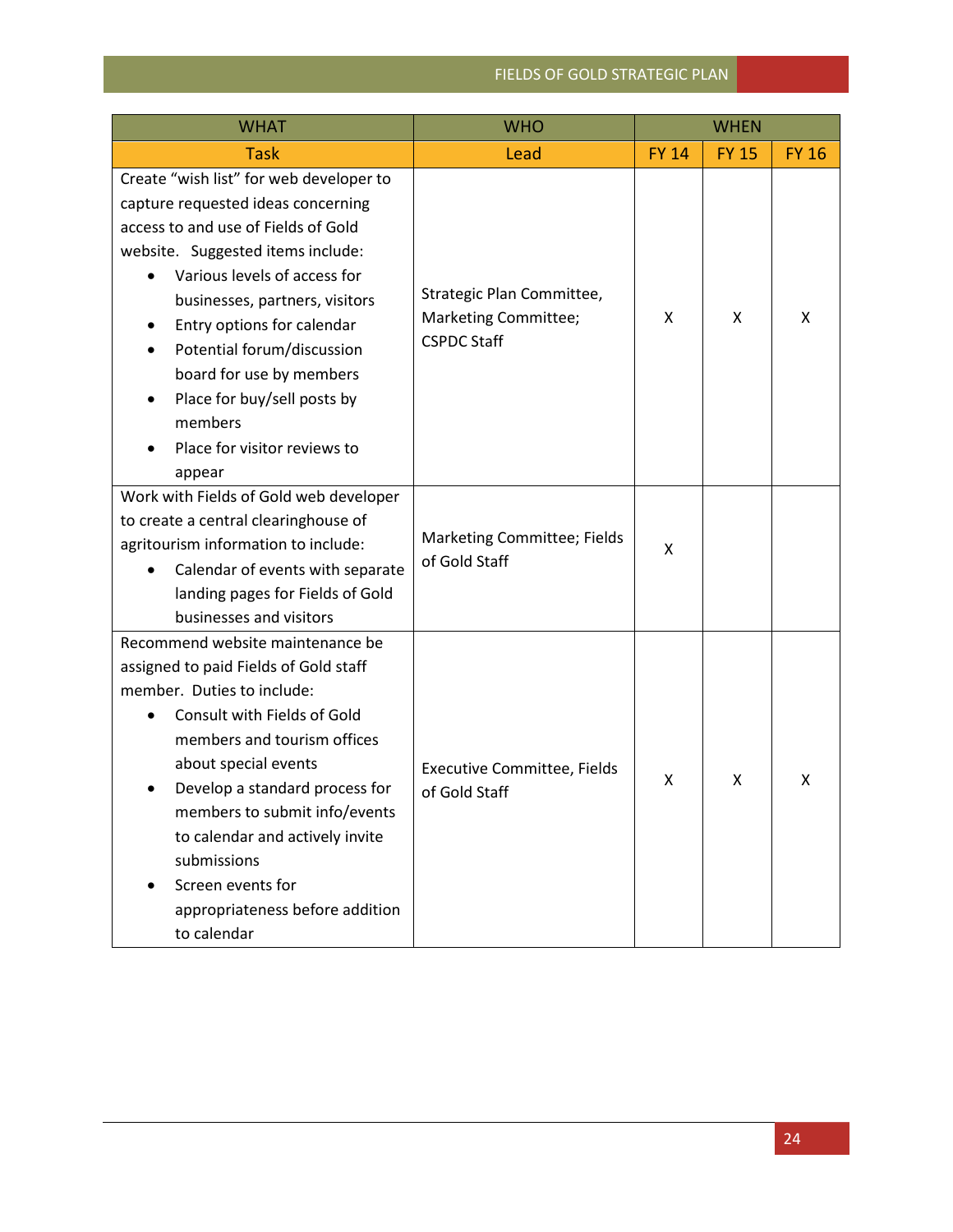# **Objective 3: Connecting Resource Partners**

#### *Objective 3: Educate and connect Fields of Gold resource partners to one another*

Under this objective, resource partners are not Fields of Gold members, but rather they are organizations that currently or in the future will support Fields of Gold (i.e. state agencies, localities, CSPDC). A resource partner has the capability and a mission that at least partially overlaps with that of Fields of Gold or serves Fields of Gold members in building their businesses.

This objective is about knowing the mission and scope of services of these partners. Outcomes are:

- Like organizations gain increased knowledge of Fields of Gold, its mission, and services
- New and stronger partnerships are formed
- The program secures new sponsorships

| <b>WHAT</b>                                                                                                                                                | <b>WHO</b>                                                                                                    | WHEN         |              |              |
|------------------------------------------------------------------------------------------------------------------------------------------------------------|---------------------------------------------------------------------------------------------------------------|--------------|--------------|--------------|
| <b>Task</b>                                                                                                                                                | Lead                                                                                                          | <b>FY 14</b> | <b>FY 15</b> | <b>FY 16</b> |
| Provide Fields of Gold presentations at<br>partner meetings                                                                                                | Executive Committee,<br><b>Business Support</b><br>Committee, Marketing<br>Committee, Fields of Gold<br>Staff | X            | X            | x            |
| Invite Field of Gold partners to actively<br>participate in all Fields of Gold training<br>and other events such as an Annual<br><b>Membership Meeting</b> | Fields of Gold Staff, Fields of<br><b>Gold Committee Members</b>                                              | X            | X            | x            |
| Create Ag Helpdesk (minimally a web-<br>based FAQs + member forum) and lists<br>of resource partners                                                       | Fields of Gold Staff, CSPDC<br><b>Staff</b>                                                                   | X            | X            |              |
| Offer opportunities for resource<br>partners to participate in panel<br>discussions and other events to<br>members                                         | Fields of Gold Staff, CSPDC<br><b>Staff</b>                                                                   | X            | X            | x            |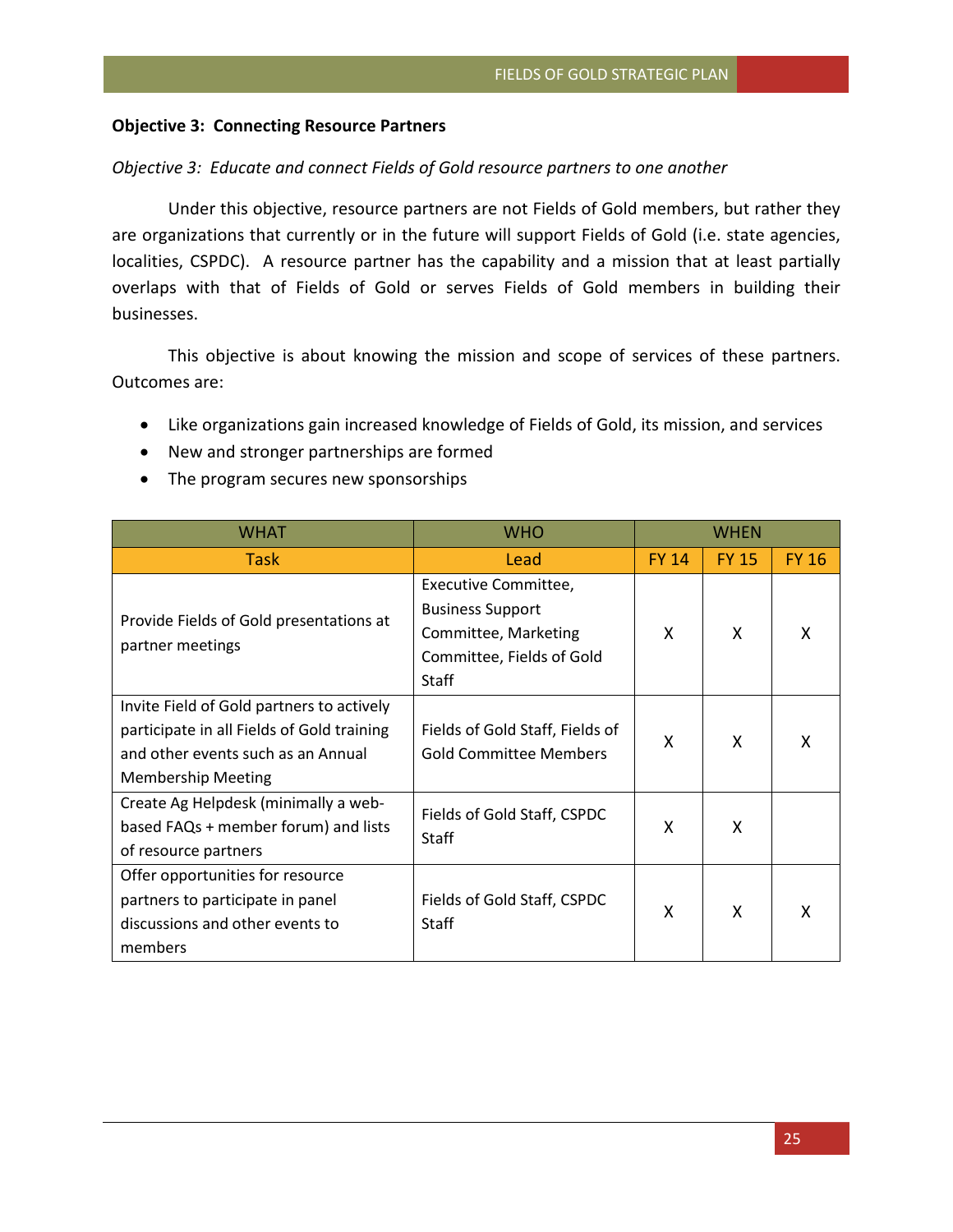# **Objective 4: Connecting Fields of Gold Members and Resource Partners**

*Objective 4: Educate and connect Fields of Gold agribusinesses to one another and resource partners*

This objective connects Fields of Gold members to resource partners as well as to other Fields of Gold members. The outcomes of this objective are that agritourism business owners gain knowledge of the resources that are available to them and how to acquire those resources and services. The objective also results in improved relations among traditional and nontraditional farmers.

| <b>WHAT</b>                           | <b>WHO</b>                        | WHFN         |              |              |
|---------------------------------------|-----------------------------------|--------------|--------------|--------------|
| Task                                  | Lead                              | <b>FY 14</b> | <b>FY 15</b> | <b>FY 16</b> |
| Share information about individual    |                                   |              |              |              |
| Fields of Gold members and their      | Fields of Gold Staff              | X            | X            | X            |
| services/products with resource       |                                   |              |              |              |
| partners as well as other members     |                                   |              |              |              |
| Share information about individual    |                                   |              |              |              |
| Fields of Gold resource partners and  | Fields of Gold Staff              | X            | X            | x            |
| their services/products with other    |                                   |              |              |              |
| resource partners as well as members  |                                   |              |              |              |
| Assemble and distribute new member    | <b>Business Support Committee</b> | X            | X            | x            |
| information bags                      |                                   |              |              |              |
| Produce and distribute quarterly      | Fields of Gold Staff              | X            | X            | X            |
| newsletter for Fields of Gold members |                                   |              |              |              |
| Hold Annual Membership Meeting to     | Fields of Gold Staff,             | Χ            | X            | x            |
| connect all members and partners      | <b>Executive Committee</b>        |              |              |              |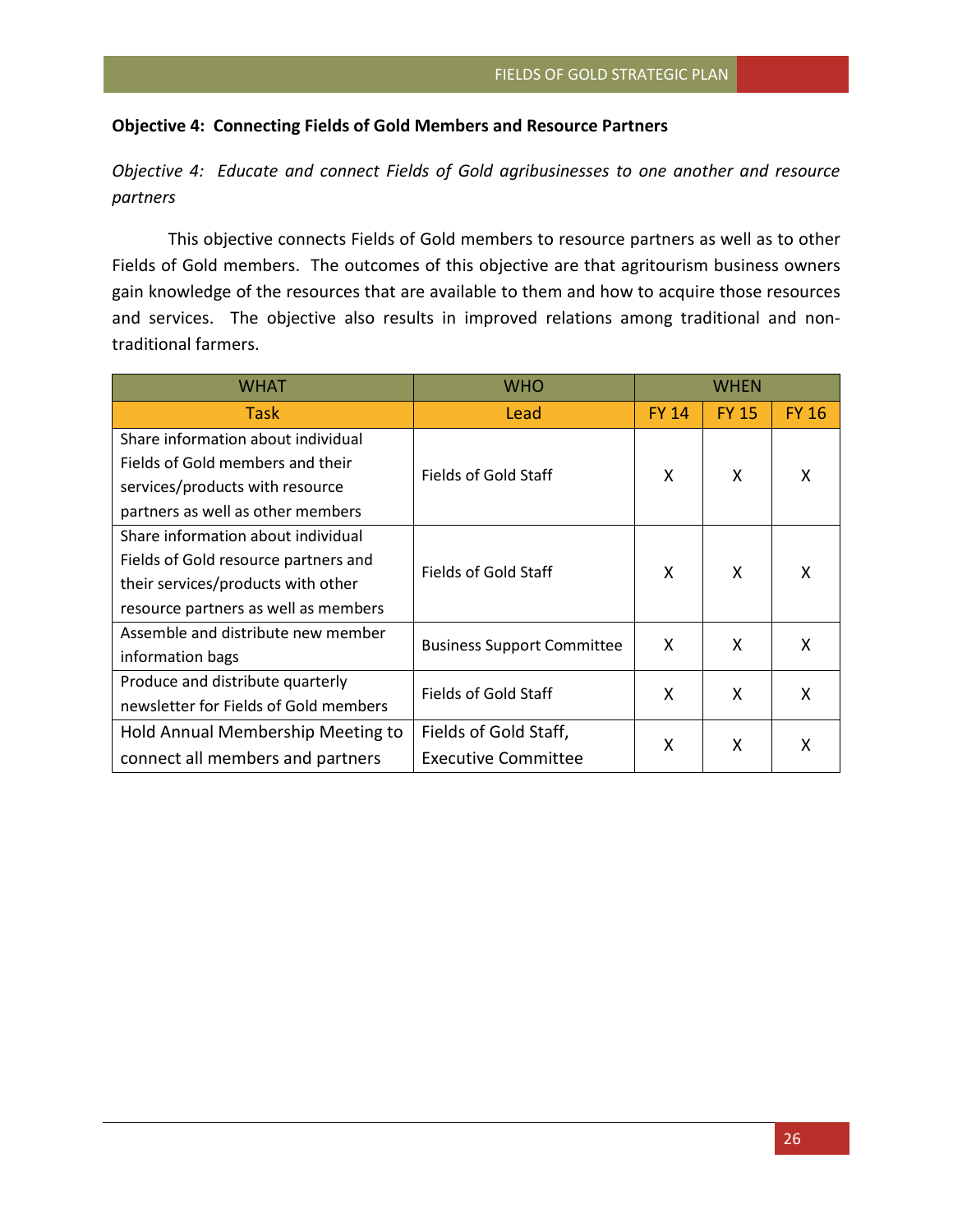# **Objective 5: Business Advice and Training**

# *Objective 5: Provide business advice and training to existing and new agritourism businesses*

The long term outcome of this objective is the improved profitability and sustainability of agritourism buisnesses. As mentioned above, a number of organizations already provide training for small businesses and Fields of Gold members should be directed to these resource partners. This objective has many outcomes, including:

- Fostering a vision of farming and agritourism ventures as evolving, growth-oriented businesses
- Improved business practices (i.e. marketing tools/techniques, human resource management, financial management
- Access to local, regional, state and federal resources serving business needs
- Improved local regulatory compliance (i.e. signage, safety, egress/ingress, zoning)
- Greater knowledge of liability matters

| <b>WHAT</b>                                                     | <b>WHO</b><br><b>WHFN</b>      |              |              |              |
|-----------------------------------------------------------------|--------------------------------|--------------|--------------|--------------|
| Task                                                            | Lead                           | <b>FY 14</b> | <b>FY 15</b> | <b>FY 16</b> |
| Research and catalog existing training                          |                                |              |              |              |
| options for managing agritourism                                | Fields of Gold Staff           |              | X            |              |
| businesses (print, web, live, archived)                         |                                |              |              |              |
| Add training options to Fields of Gold                          | Fields of Gold Staff           |              | x            |              |
| website                                                         |                                |              |              |              |
| Using survey needs assessment, identify                         | Fields of Gold Staff, Business |              |              |              |
| gaps in existing training options and                           | <b>Support Committee</b>       |              | x            |              |
| recommend solutions to fill the gaps                            |                                |              |              |              |
| Assist members to navigate business                             |                                |              |              |              |
| startup and expansion challenges:                               |                                |              |              |              |
| Refer to Fields of Gold FAQs and                                |                                |              |              |              |
| other web resources                                             | Fields of Gold Staff           | X            | X            | X            |
| For additional help, refer to                                   |                                |              |              |              |
| SBDC for triage of needs and<br>guidance including referrals to |                                |              |              |              |
| other appropriate resources                                     |                                |              |              |              |
|                                                                 | Fields of Gold Staff, Business |              |              |              |
| Research grant funding to support                               | Support Committee, Finance     | X            | x            | x            |
| above activities                                                | & Development Committee        |              |              |              |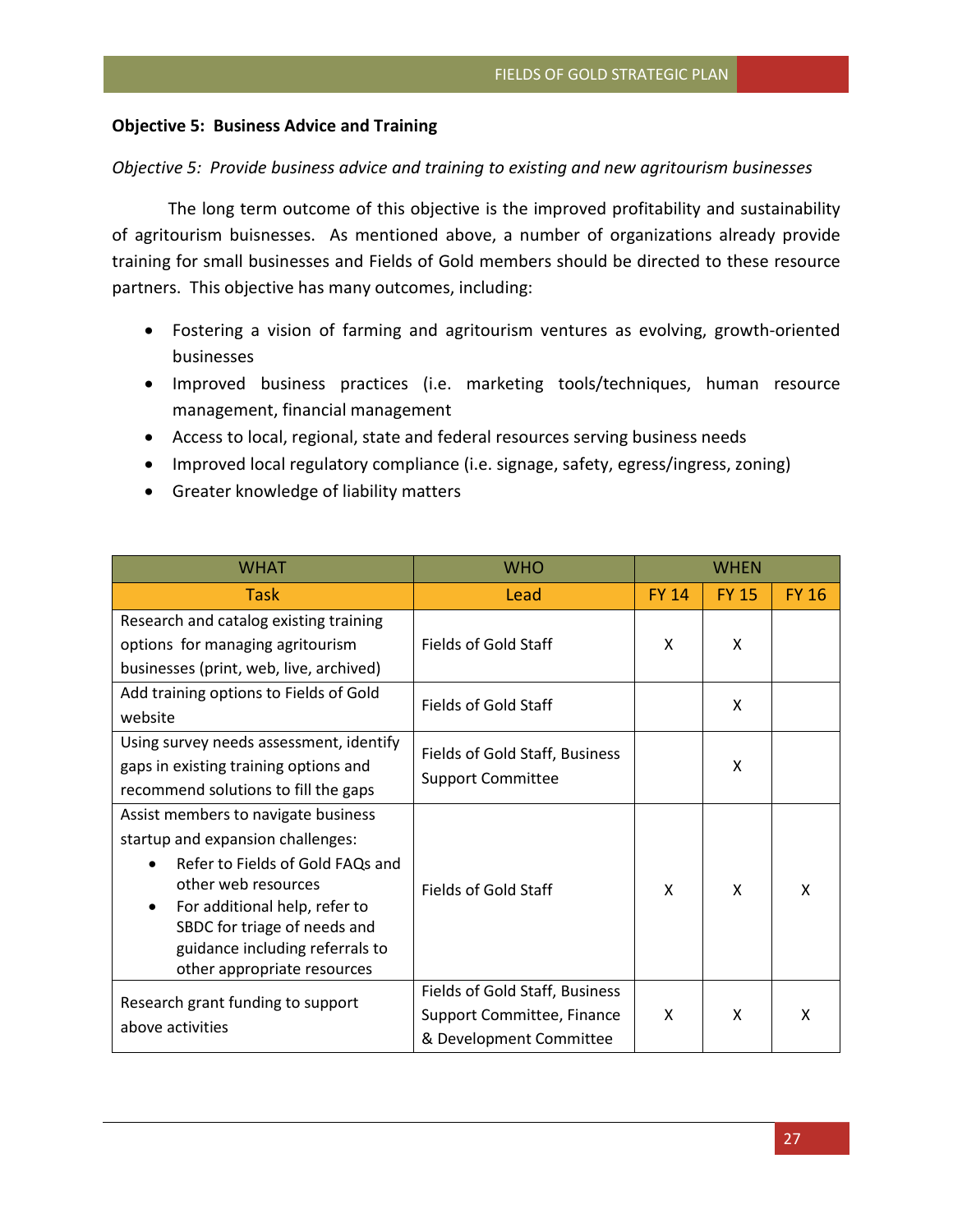# *FOCUS AREA 4: FUNDING*

# **Current Funding Profile**

Since 2011, the Fields of Gold program has been operating and completing tasks through the support of grants. As of January 2014, five grants had been awarded to the program. Together these five grants total approximately \$146,000. They are listed below in sequential order:

- CDBG Regional Planning Grant Program, Virginia Department of Housing and Community Development (2011)
- Marketing Leverage Program, Virginia Tourism Corporation (Fall 2012)
- Building Collaborative Communities Program, Virginia Department of Housing and Community Development (2013)
- Agriculture and Forestry Industries Development Fund (AFID) Planning Grant Program, Virginia Department of Agriculture and Consumer Services (2013)
- Marketing Leverage Program, Virginia Tourism Corporation (Fall 2013)

The Fields of Gold localities have been strong supporters of the program, providing not only staff resources but also funding. Locality contributions are essential to meet the cash match required by grants. In the past, funding from the localities has been made through the CSPDC's annual budgetary request to the localities within its Planning District. The counties of Shenandoah, Page, and Botetourt are sent an invoice for their contribution. The amount of the budget request for Fields of Gold is currently a four-tiered structure based on the population of the locality. In addition to the cash match from localities, a variety of organizations, state agencies, and local government staff are providing in-kind contributions to Fields of Gold. The value of time and services is used to meet the required grant match as well.

The activities presented in this plan require financial resources. The CSPDC staff and Fields of Gold Steering Committee recognize that to be successful, the Fields of Gold program needs to seek other funding sources; it cannot continue to rely mainly on grants for the longterm sustainability of the program. Consequently, funding was identified as a focus area for this plan. As described in the organizational structure, the Strategic Plan Committee is recommending the shift to a non-profit as well as a Finance and Development Subcommittee to actively address income for the Fields of Gold program. Specific recommendations are discussed below. These recommendations will lead to a self-sustaining Fields of Gold program.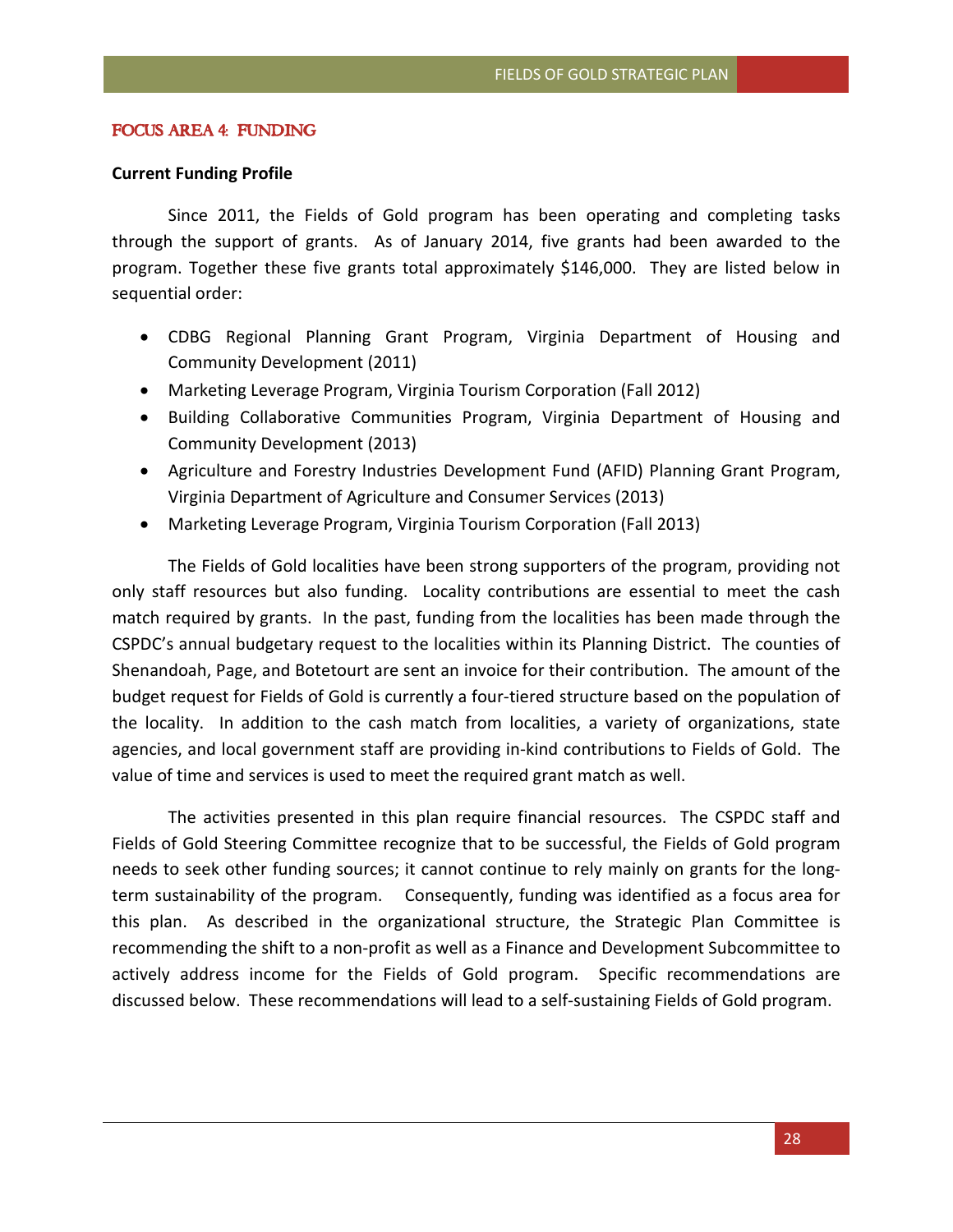# **GOAL: Provide the resources to achieve the goals and priorities of Fields of Gold**

|             | Objective 1: Establish a development committee                                                    |
|-------------|---------------------------------------------------------------------------------------------------|
|             | Objective 2: Establish a tiered membership program including fee structure and member<br>benefits |
|             | Objective 3: Establish a private donor program                                                    |
| Objective 4 | Establish financial support from government entities                                              |

# **Objective 1: Develop Committee**

# *Objective 1: Establish a development committee*

The long term outcome of this objective is that there will be a dedicated team charged with developing and securing the revenue stream for Fields of Gold.

Short Term Outcomes include:

- Establish membership fee structure
- Attract grant funding
- Implement creative ideas for fundraising
- Implement an online giving process
- Implement an offline giving process

Intermediate Outcomes include:

- Build a solid relationship with funders
- Reach annual fund drive goal
- Marketing products contribute to program income

The activities of this objective emphasize other sources of financial support for Fields of Gold. Proportionately, grant funding will decline. The program, however, will continue to seek grants. The program's proposed status under the Central Shenandoah Development Corporation will offer flexibility in the types of grants that can be pursued for the program by being under a non-profit but still under the public structure of the CSPDC.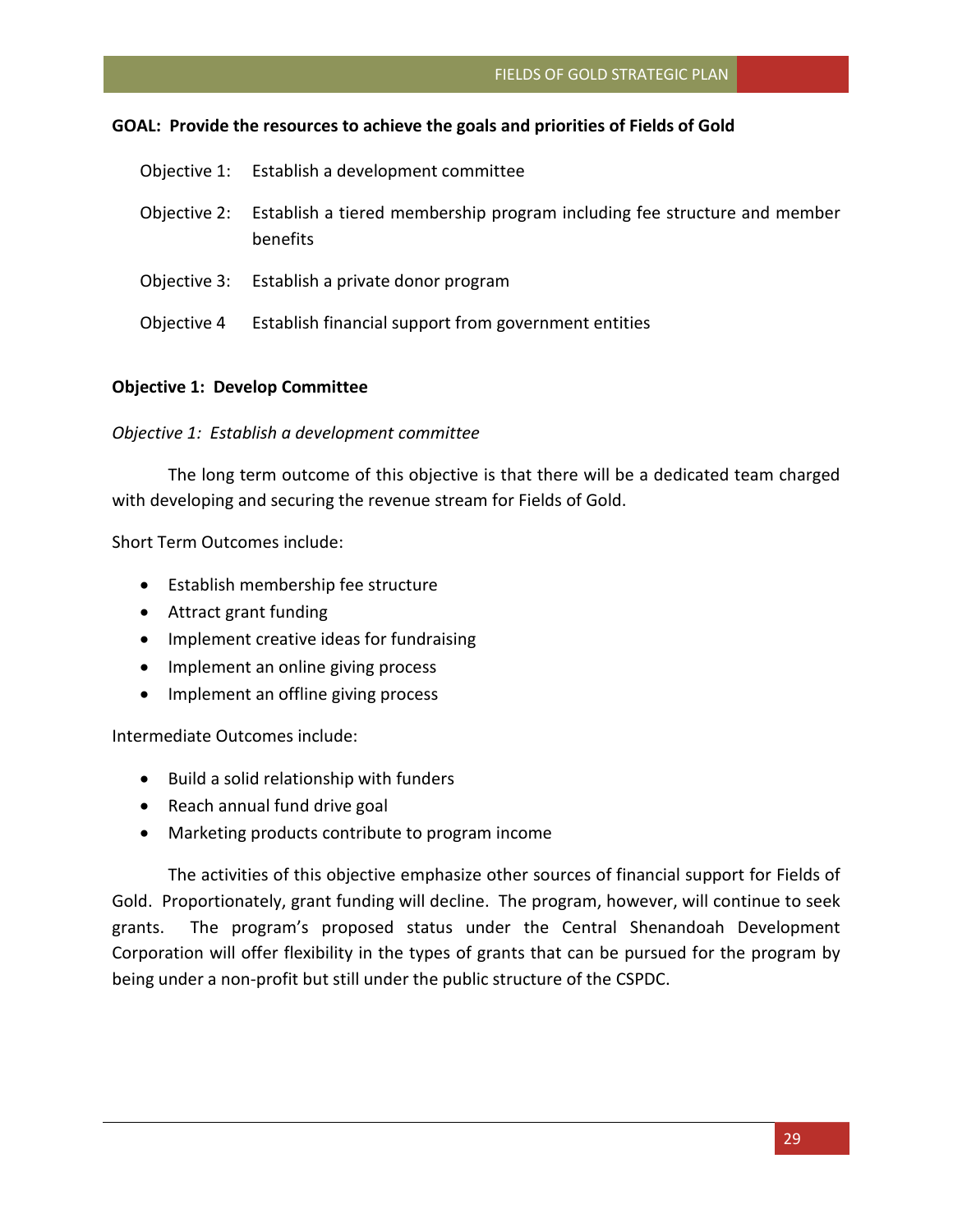| <b>WHAT</b>                                                 | <b>WHO</b>                  | WHEN         |              |              |
|-------------------------------------------------------------|-----------------------------|--------------|--------------|--------------|
| Task                                                        | Lead                        | <b>FY 14</b> | <b>FY 15</b> | <b>FY 16</b> |
| Selection of committee chairperson by                       | <b>Steering Committee</b>   | X            |              |              |
| <b>Steering Committee</b>                                   |                             |              |              |              |
| Organize an offline giving process                          | Finance & Development       |              | X            |              |
|                                                             | Committee                   |              |              |              |
| Organize an online giving process                           | Finance & Development       |              | X            |              |
|                                                             | Committee                   |              |              |              |
| Sell marketing products                                     | <b>Marketing Committee</b>  | X            | X            | X            |
| Partner with producers on a fundraising<br>product or event | Finance & Development       |              |              |              |
|                                                             | Committee, Marketing        |              | X            | x            |
|                                                             | Committee                   |              |              |              |
| Apply for grants                                            | Fields of Gold Staff, CSPDC | X            | X            | x            |
|                                                             | <b>Staff</b>                |              |              |              |

# **Objective 2: Membership Program**

*Objective 2: Establish a tiered membership program including fee structure and member benefits*

The Strategic Plan Committee is recommending a member-driven organization for Fields of Gold. Currently, participation in the program is free. The Strategic Plan Committee, however, advises that the program charge a fee. This fee could be nominal and potentially could be waived for the first year of participation. Determining those fees and the specific benefits associated with membership tiers is a task under this objective. Because of the connection to member benefits, it will be necessary for the Finance and Development Subcommittee to coordinate with the Marketing and Business Support Subcommittees.

Short Term Outcomes – The results of this objective are that members will recognize and receive benefits of participation. The Strategic Plan Committee has set the goal of having 200 members by the end of FY 2015 with a minimum of half donating to the program.

Intermediate Outcomes – As members realize benefits from the program, both marketing and business assistance, they will be engaged members and promote the Fields of Gold program. These engaged members will encourage others to join to the program.

Long Term Outcomes – Ultimately, this objective will engage the Fields of Gold membership. The income from membership fees will provide a predictable funding component to the overall budget for the Fields of Gold program.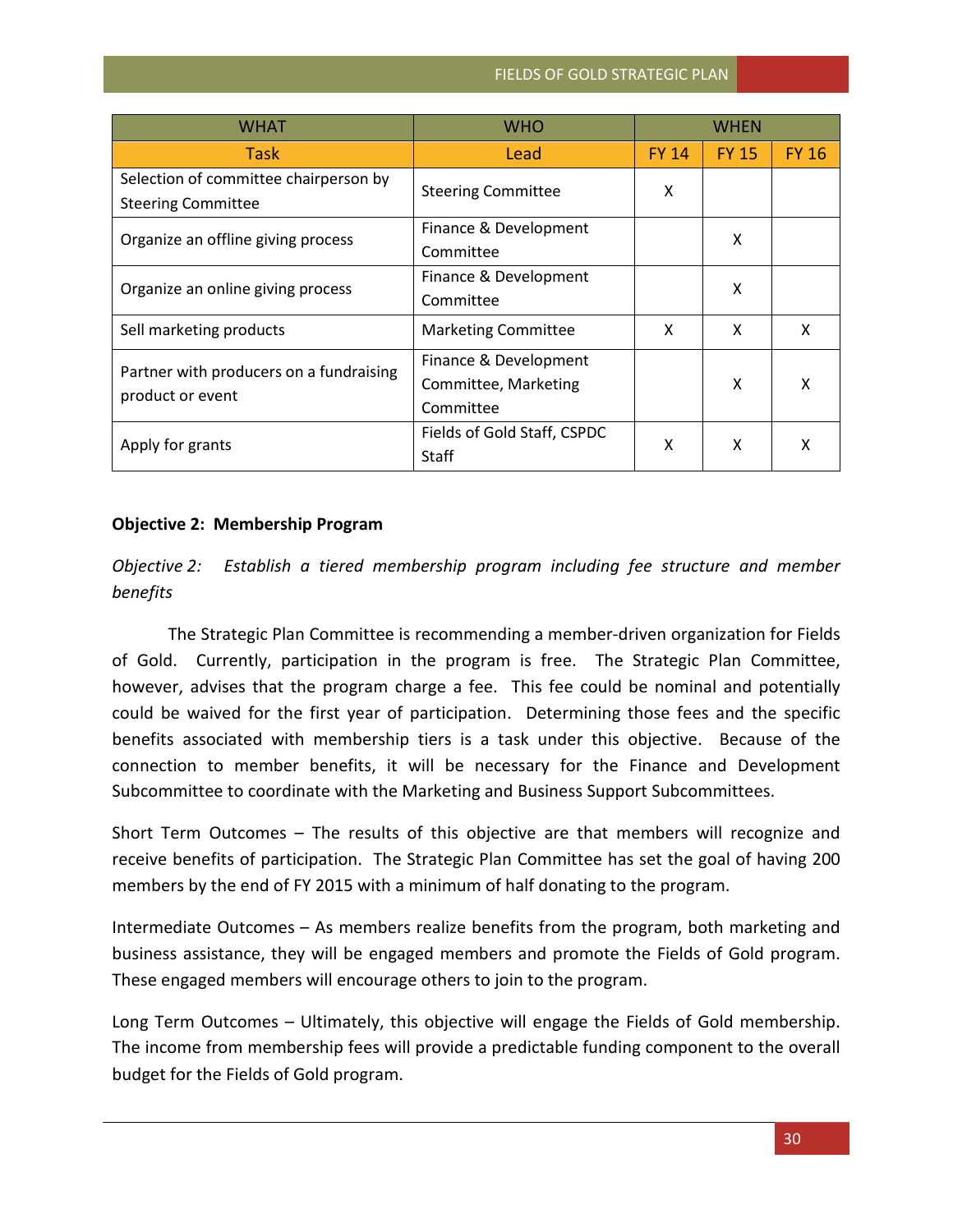| WHAT                                                | WHO                                                                              | <b>WHFN</b>  |              |              |
|-----------------------------------------------------|----------------------------------------------------------------------------------|--------------|--------------|--------------|
| <b>Task</b>                                         | Lead                                                                             | <b>FY 14</b> | <b>FY 15</b> | <b>FY 16</b> |
| Determine membership levels and<br>related benefits | Finance & Development<br>Committee in cooperation<br>with all working committees |              | x            |              |

# **Objective 3: Private Funding Partners**

# *Objective 3: Establish a private donor program*

It is recognized that the private sector must be engaged in the Fields of Gold program. The agritourism businesses *are* the Fields of Gold program. Without their participation, there is no regional agritourism program. Strengthening relationships with private organizations that support the agricultural industry will be important for the Fields of Gold program to build connections with the farming community. Among these organizations are Farm Credit, Farm Bureau (including the Young Farmers program), and agricultural co-ops.

The Strategic Planning Committee is recommending that the program expand its outreach to private entities to financially support the Fields of Gold program. The long term outcome of this objective is to expand private partnerships to engage the larger community in supporting the region's agricultural base and promoting the program. It will add another important revenue stream for the program. Private donations will be particularly vital during the first year as many of the activities of this plan are focused on the transition of the program's organization and finances and the intensification of marketing.

| WHAT                               | <b>WHO</b>            | WHFN         |              |              |
|------------------------------------|-----------------------|--------------|--------------|--------------|
| Task                               | Lead                  | <b>FY 14</b> | <b>FY 15</b> | <b>FY 16</b> |
| Hold an annual fund drive          | Finance & Development |              | х            |              |
|                                    | Committee             |              |              |              |
| Organize an offline giving process | Finance & Development |              |              |              |
|                                    | Committee             |              | х            |              |
| Organize an online giving process  | Finance & Development |              | X            |              |
|                                    | Committee             |              |              |              |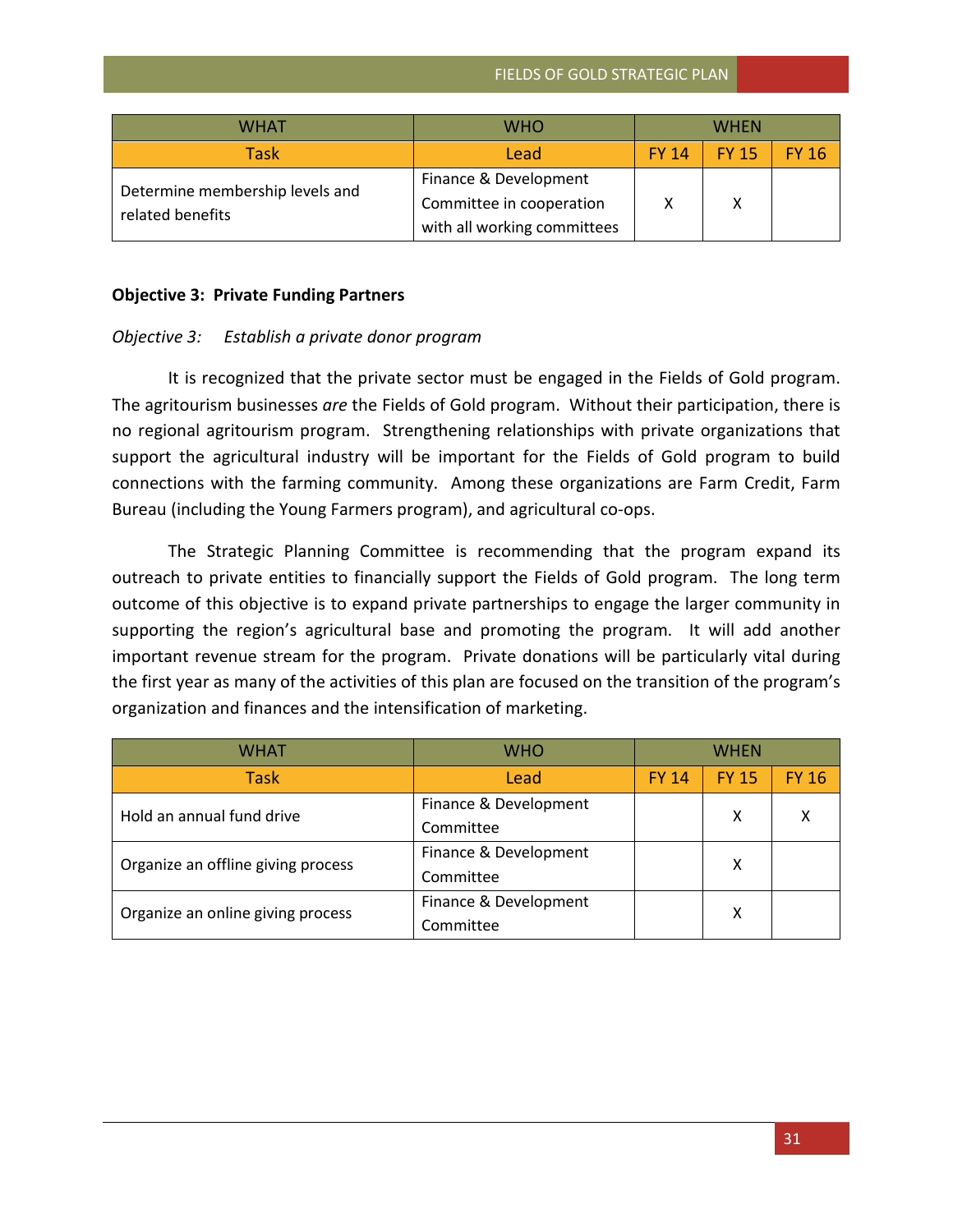# **Objective 4: Public Funding Partners**

# *Objective 4 Establish financial support from government entities*

The early achievements of the Fields of Gold program are the result of the investment made by public funding partners. Together state agencies, CSPDC, SVP, and the Fields of Gold localities have provided the funding to develop Fields of Gold into a regional economic development program.

The short term outcome is that local funds and state grants continue to leverage additional funding. An intermediate outcome is that communities promote the Fields of Gold program. As with private sector support, the long term outcome is engaging the larger community in supporting the region's agricultural base and supplementing the revenue stream for program initiatives.

| WHAT                                    | WHO                           | <b>WHFN</b> |       |                  |
|-----------------------------------------|-------------------------------|-------------|-------|------------------|
| <b>Task</b>                             | Lead                          |             | FY 15 | $\sqrt{5}$ FY 16 |
| Request funds to leverage other funding | Fields of Gold Staff, Finance |             |       |                  |
| opportunities                           | & Development Committee       |             |       |                  |

# *MEASURES OF SUCCESS*

The Fields of Gold agritourism program has the advantage of broad support. Fields of Gold has engaged the interest of many because it combines the region's agricultural heritage and strength with its desire for economic growth. Fields of Gold is a program that is meaningful to county and city, small farm and large farm, entrepreneur and established agritourism business, private sector and public sector, and visitor and resident.

Through the planning process, the region's stakeholders, particularly the Fields of Gold Steering Committee, began to shape a direction for the Fields of Gold program. The Strategic Plan Committee took the information from such planning deliverables as the economic impact analysis, marketing plan, and the strategic plan retreat to form this comprehensive strategic plan. The plan is focused on the actions that must be taken for the program to carry out its vision of the Shenandoah Valley as a recognized agritourism destination.

Success of the program will be defined by how well the activities achieve the program's mission. The goals are long-term and focus on increasing the number of visitors to Shenandoah Valley agritourism destinations and building farmer capacity to start-up or expand their agritourism business. More specifically, the success of Fields of Gold will be measured by increases in: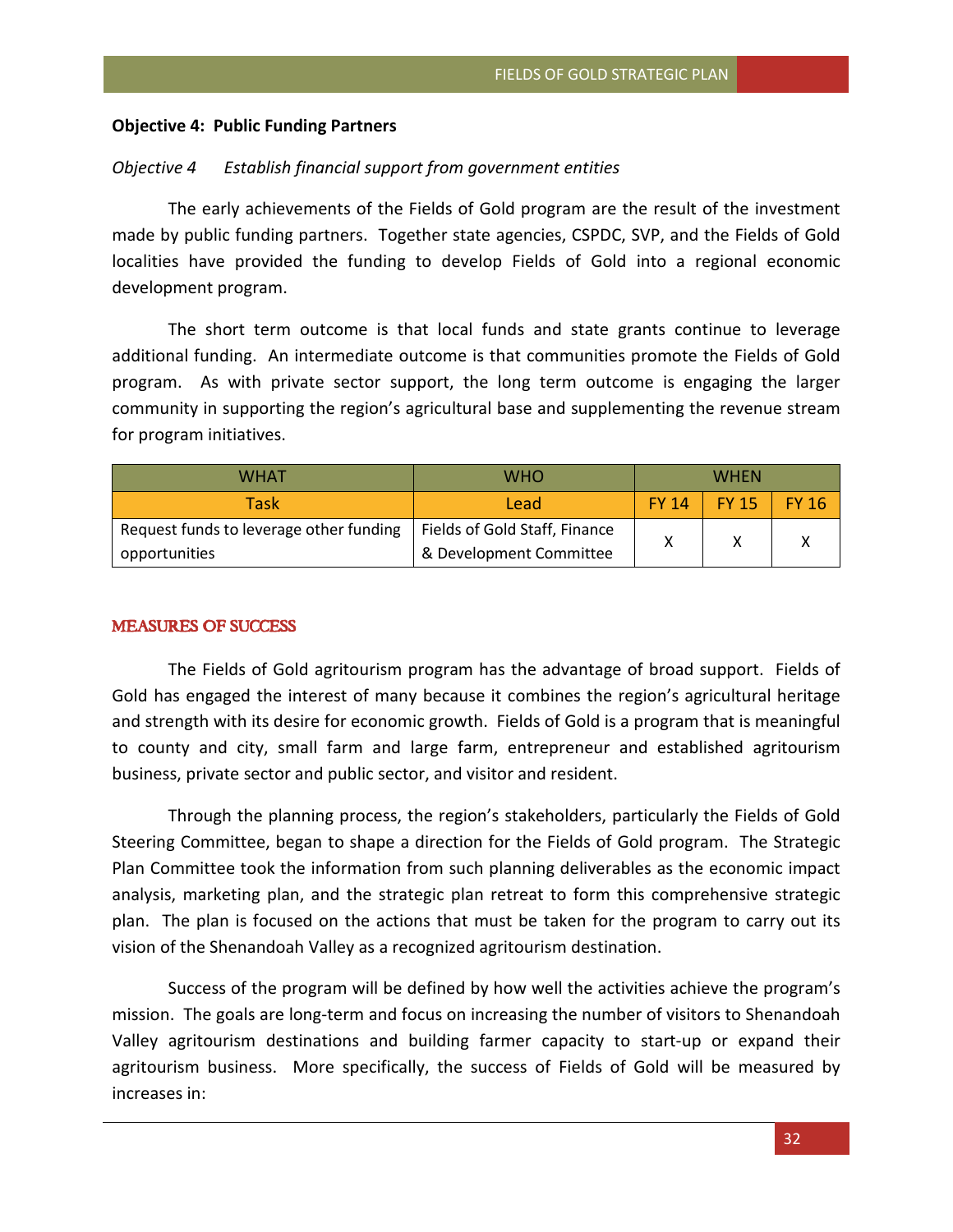- 1. Number of farms participating in agritourism activities, and specifically the number of Fields of Gold members
- 2. Number of visitors to agritourism locations and Fields of Gold events
- 3. Farm revenue from agritourism activities
- 4. Number of hits to the Fields of Gold website

The economic impact analysis (Chmura Economics & Analytics) provided a baseline of data for measures 1 through 3. Chmura Economics & Analytics also provided the Fields of Gold team with an Excel file with economic and employment multipliers which can be used to compute the economic impact of agritourism in the Shenandoah Valley. Trends in this data will be tracked over the long-term. Once the Fields of Gold website is launched, the number of hits to the website (measure 4) will be monitored using Google Analytics. Website visitation is expected to fluctuate seasonally, but it will be tracked monthly. Additionally, the use of the Fields of Gold Facebook page will be followed.

The following tasks are recommended to measure the impact of the Fields of Gold program:

Visitor Profile – Fields of Gold will provide members with a written and/or online system to record number of visitors and key characteristics of visitors. These characteristics could include where visitors are from, their age group, how they discovered the destination, how much they spent, and whether they are a repeat visitor. This information will assist the agritourism business to customize its marketing and will help the Fields of Gold program in tracking its marketing influence. These tracking tools could be included in the Fields of welcome bag to its members.

Annual Survey – A survey is intended to follow-up each year with Fields of Gold members to collect data related to their agritourism sales, employment, and visitors. The data will be inputted into the spreadsheet provided by Chmura Economics & Analytics to report impact and trends.

Annual Review of Activities – This strategic plan outlines activities for a three-year period. The completion of activities should be reported in the chart to measure the progress made to meet objectives. Furthermore, new activities should be added to the work program, always looking ahead three years. The Fields of Gold annual work program should be developed by subcommittees, staff, and the Executive Committee to be balanced with the annual budget.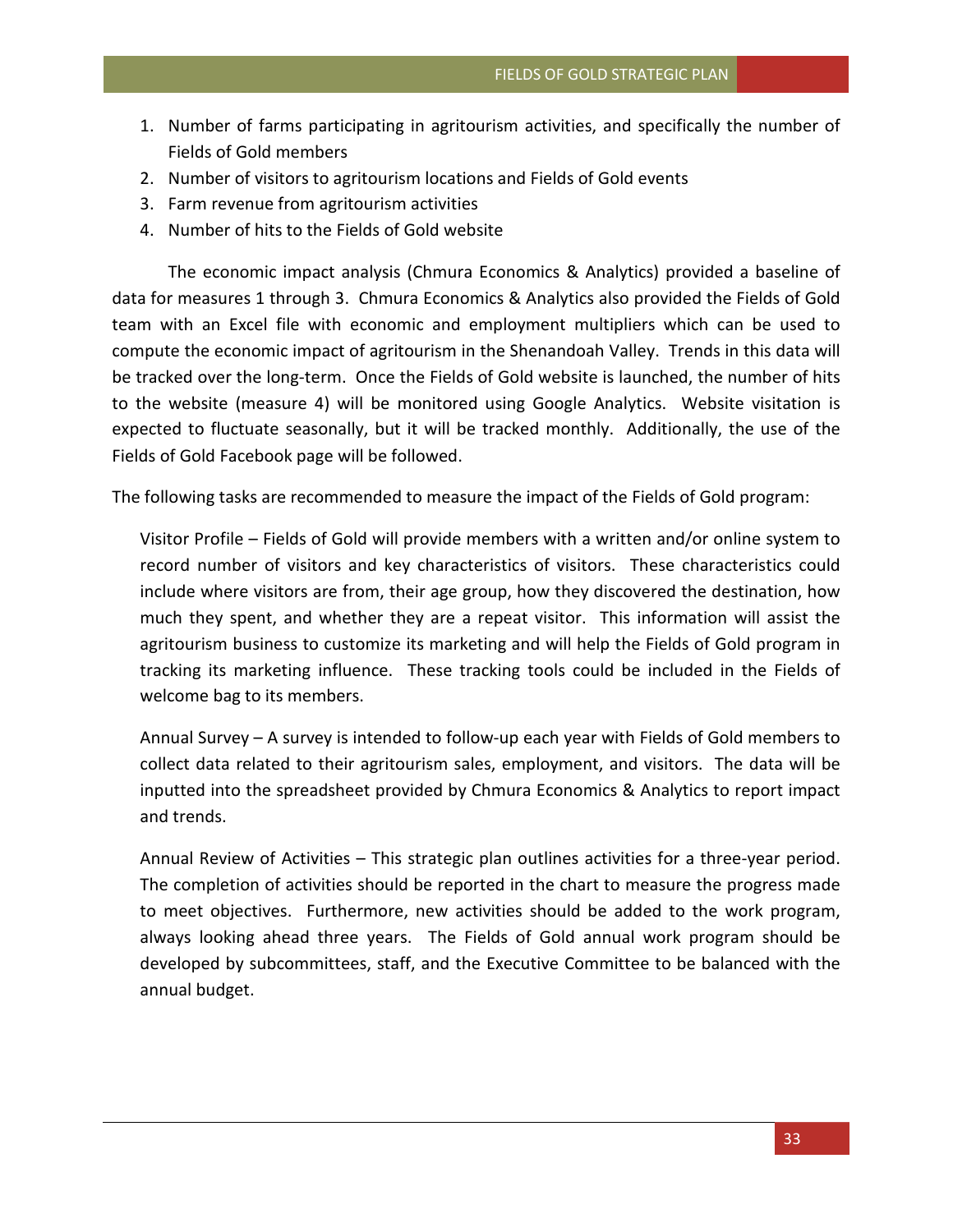Marketing Reporting – Marketing performance will be measured by online activity and increases in visitors to agritourism destinations. Among these are:

- Website Following its launch, the number of visitors to the Fields of Gold website will be tracked using Google Analytics. This tool will give insights into the website's traffic and marketing effectiveness. Google Analytics will report not only the number of Fields of Gold website users but also the origin of the user, the pages viewed, and the amount of time on the website.
- Facebook Fields of Gold has a Facebook page, [www.facebook.com/fieldsofgold.agritourism.](http://www.facebook.com/fieldsofgold.agritourism) The number of likes on the Shenandoah Valley Fields of Gold Facebook page will be tracked.
- Agritourism Events Several of our Fields of Gold partners host annual agritourism events. Attendance at these events will be tracked.
- Visitor Center Data and Feedback The number of visitors requesting information on farm destinations and activities in the region may be tracked and measured using logs, visitor sheets, and feedback at the region's visitor centers. A recording system will be put into place at the visitor centers and the information collected will be reported on a regular basis.
- Media Impressions Any media coverage or print advertising promoting the Fields of Gold website will be tracked and reported. Magazines can provide their lead sheets that track the number of readers that respond to the magazine in the form of subscription inquires, responses to reader surveys, and various other responses that include tracking the reader's name, location and address, and age. The information will be used for demographic comparison purposes.

| <b>WHAT</b>                                                                                       | <b>WHO</b>                                                   |  |
|---------------------------------------------------------------------------------------------------|--------------------------------------------------------------|--|
| <b>Performance Measure</b>                                                                        | Lead                                                         |  |
| Provide visitor tracking system to Fields of Gold members                                         | Fields of Gold Staff, Business Support                       |  |
| in welcome bag                                                                                    | Committee                                                    |  |
| Track number of visitors and their characteristics                                                | Fields of Gold members                                       |  |
| Distribute annual survey to collect sales, employment,<br>and visitor data                        | Fields of Gold staff                                         |  |
| Annual review of task list and report of accomplishments                                          | Executive Committee, all committees,<br>Fields of Gold staff |  |
| Track marketing performance - website, Facebook,<br>events attendance, visitor center data, media | Fields of Gold staff                                         |  |

Summary of Performance Measures